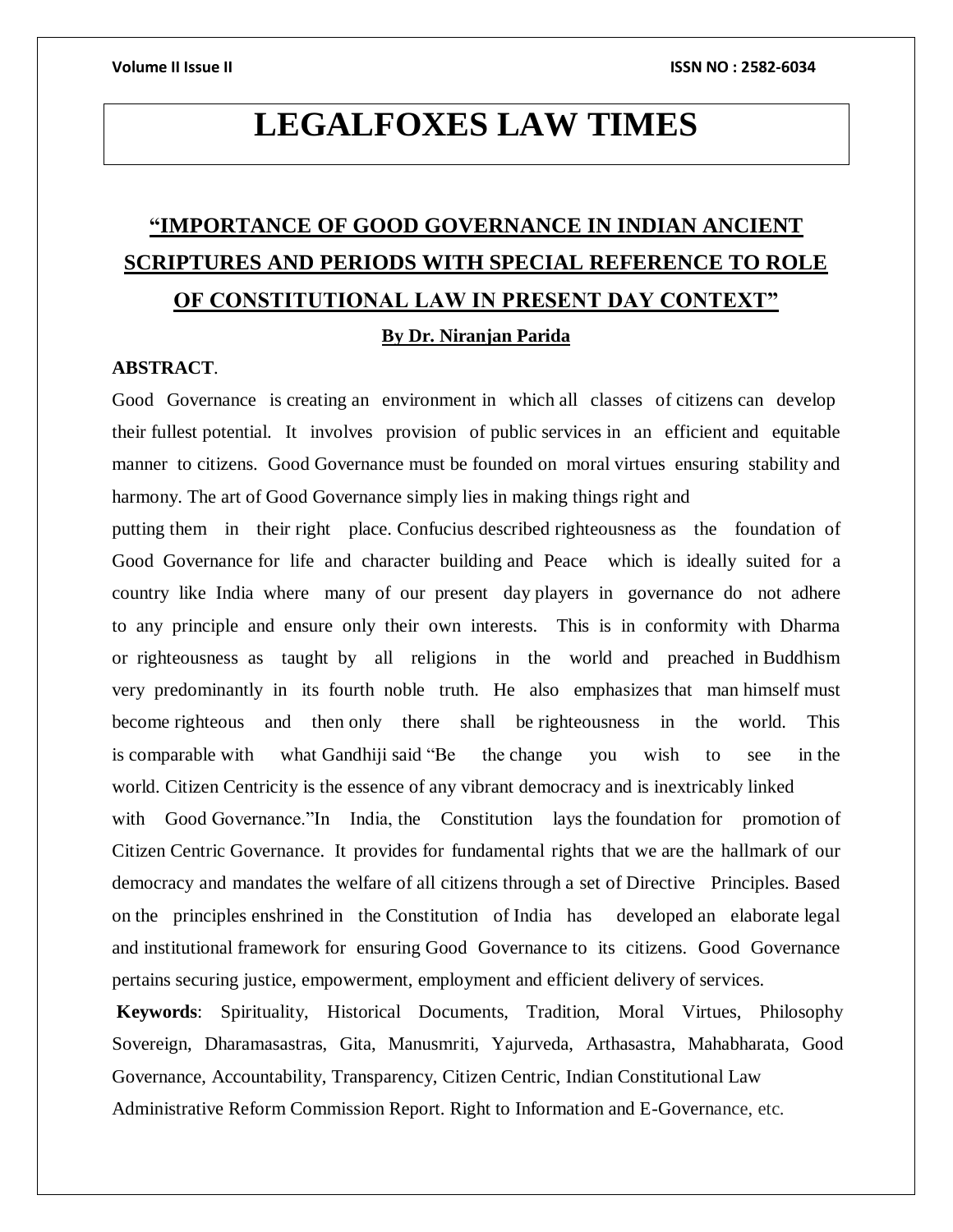# **A. INTRODUCTION:**

'Governance' is the process of decision-making and the process by which decisions are implemented. Good governance creates an environment in which sustained economic growth becomes achievable. Conditions of Good Governance allow citizens to maximize their returns on investment. Good Governance does not occur by chance. It must be demanded by citizens and nourished explicitly and consciously by the nation state. It is, therefore, necessary that the citizens are allowed to participate freely, openly and fully in the Governance Process. The citizens must have the right to compete for office, form political party and enjoy fundamental rights and civil liberty. Good governance is accordingly associated with accountable political leadership, enlightened policy-making and a Civil Service imbued with a professional ethos. The presence of a strong civil society including a free press and independent judiciary are preconditions for good governance. In the 1992 report entitled "Governance and Development", the World Bank set out its definition of Good Governance as **"**the manner in which power is exercised in the management of a country's economic and social resources for development**".**  Good governance has 8 major characteristics. 'It is participatory, consensus-oriented, accountable, transparent, responsive, effective and efficient, equitable and inclusive and follows the rule of law**.** It assures that corruption is minimized, the views of minorities are taken into account and that the voices of the most vulnerable in society are heard in decision-making. It is also responsive to the present and future needs of society. According to former United Nations Secretary-General Kofi Annan, "Good governance is ensuring respect for human rights and the rule of law; strengthening democracy, promoting transparency and capacity in public administration." He also said that "Good Governance is perhaps the single most important factor in eradicating poverty and promoting development". Under Sustainable Development Goals, Goal 16 can be considered to be directly linked as it is dedicated to improvement in governance, inclusion, participation, rights, and security. In the Indian context 'Good Governance' is the central challenge which relates to social development. In his famous 'tryst with destiny' speech on 14 August 1947, Jawaharlal Nehru articulated this challenge as 'the ending of poverty and ignorance and disease and inequality of opportunities'. Good Governance must aim at expansion in social opportunities and removal of poverty. India focuses on developing probity in governance, which will make the governance more ethical and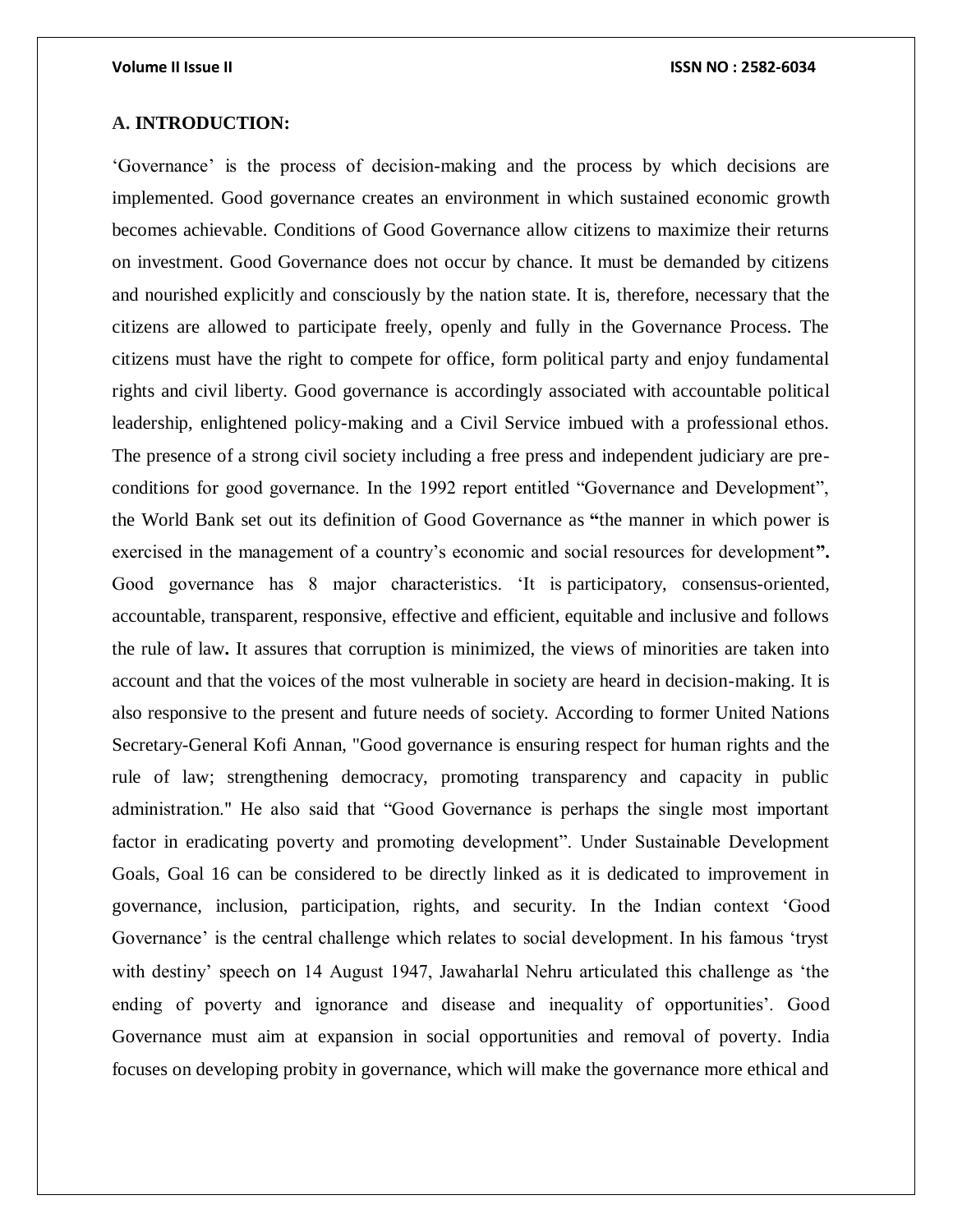continue to work on the ideals of **Sabka Saath**, **Sabka Vikas and Sabka Vishwas** which will lead to Inclusive and Sustainable Development in Contemporary Governance.

# **B. OBJECTIVES OF THE STUDY:-**

- 1. To Study on the Role of Spirituality and Puranic Concept in Good Governance
- 2. To explain in a few sentences what Good Governance is and its importance in History
- 3. List out the Good Governance in Dharmasastras vis-a-vis Present Legal System
- 4. Seeds of Good Governance were sown by the framers of the Indian Constitution
- 5. Spell out the Importance of Good Governance in the Legal and Institutional frame -works to the citizen of India.

# **C. HYPOTHESIS ANALYSIS;-**

- **1.** Good Governance must be founded on moral virtues ensuring stability and harmony.
- **2.** The land of Spirituality is basically the land of practical applications of the Philosophy of Good Governance since the early days of Human Civilization.
- **3.** Bhagavat Gita, Manusmrit Mahabharata, YajurVeda, Arthasastra, and other Sacred Scriptures & their applicability to the current knowledge, thought process, and scientific application, and also by the Britishers.
- **4.** What is the Role of Good Governance enshrined in the Constitution of India?

**D. RESEARCH METHODOLOGY:** Basically, Researcher has followed Doctrinal Method and Secondary Data for this Research Paper. Researcher has also collected the data from Various Standard Books, Journals, Magazines, Historical Documents, Website, Oldest Manuscript, Constitution of India and Administrative Commission Reform Reports.

**E. LITERATURE REVIEW** Governance and Reforms by C. P. Vithal HCMRIPA, JAIPUR – INDIA – 2008.which is a good book for my present article and other recommended book is Good Governance Concept & Approaches by C. L. Baghel, & Yogendra Kumar, Kanishka Publishers & Distributors, New Delhi, 2006.and other relevant sacred book is Bhagwad Gita, Chapter-3, Verse – 20; Chapter -XVII, Verse – 24. Chapter -XVIII, Verse – 30, Chapter-XIV, Verse-50, Chapter-XX, Verse-43, Shanti Parva, Chapter-LVIII, Verse-11,Chapter-LXXXV,Verse VIII, Verse - 30-2, Chapter-LXXX, Verse 16-17 Chapter-XV, Verse-8, Chapter-XC, Verse – 19 ,Chapter XVIII, Manusmriti Book-L, Verse-35, Book-IX, Verse-324,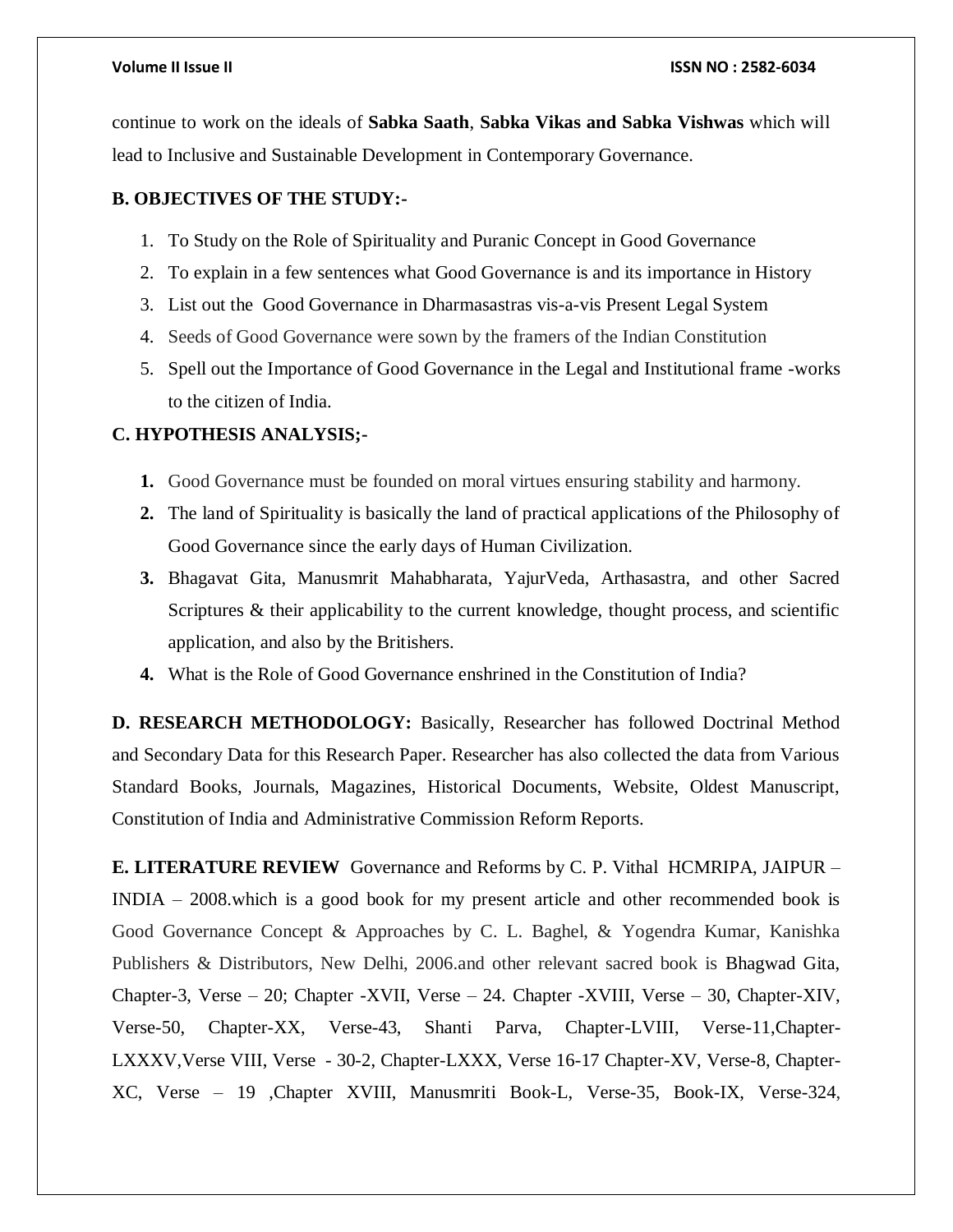Arthasastra-Book-V, Chapter-XIX, P-39.O.P. Dwivedi, Common Good and Good Governance in IIPA in July – Sept 1990. S.K.Das. Dr,N. N.Nair,2ndARC/Hota Commission Reform Report, S.R.Maheshwari on Good Governance & Constitution of India by M.P Jain, V. N.Shukla. H.M.Seervai. etc.

# **F. GOOD GOVERNANCE IN ANCIENT INDIA**

The land of spirituality is basically the land of practical applications of the philosophy of Good Governance since the early days of human civilization. The descriptions of Indus Valley and Vedic civilizations bear implicit details of this concept. In Hindu Mythology Manu is recognized as the first sovereign on earth and he was a great philosopher, whose teachings find place in Manusmriti which directs the sovereign of the state to look after his people like his sons. The concept of 'Ramrajya' is basically the concept of Good Governance which was the basis of Ram's polity during the period of Ramayana. Ancient Indian Philosophers and political thinkers termed polity as 'Raj Dharma' – the code of conduct and duties of the sovereign towards his subjects and the conduct and duties of the subjects towards their sovereign. Here it may be noted that during Ancient India the sovereign was also known as 'Lok-Palak' which implicitly means that the sovereign must look after the welfare of his subjects and the subjects were asked to follow the 'Rastra Dharma' which means that people owe the responsibility to help for the security and prosperity of the state. Indian Administration is a mix of diverse practices that have been assimilated over centuries. The classical tradition of statecraft is well documented in Kautilya's Arthashastra, which was written sometime between 321 and 300B.C. proceeding from the premise that the state was an institutional necessity for human advancement, the book outlines how the state should be managed for the maximum happiness of its citizens. Perhaps this treatise should be regarded as responsible Civil Servants manual for those times, balancing the needs of daily operations and policy advisory functions of the Civil Services, with a rather high-minded view of Kingship. The Administrative System in Ancient India reached its pinnacle during the reign of Ashoka (273-252 B.C). The main instrument of Ashokan Administration was propagation of Dharma, which has been variously described as 'Moral order', 'A Common Code of Conduct', or, an 'Ethical Order'. One of the Measures of Administrative Reforms undertaken by Ashoka was appointment of Dhamma Mahamatyas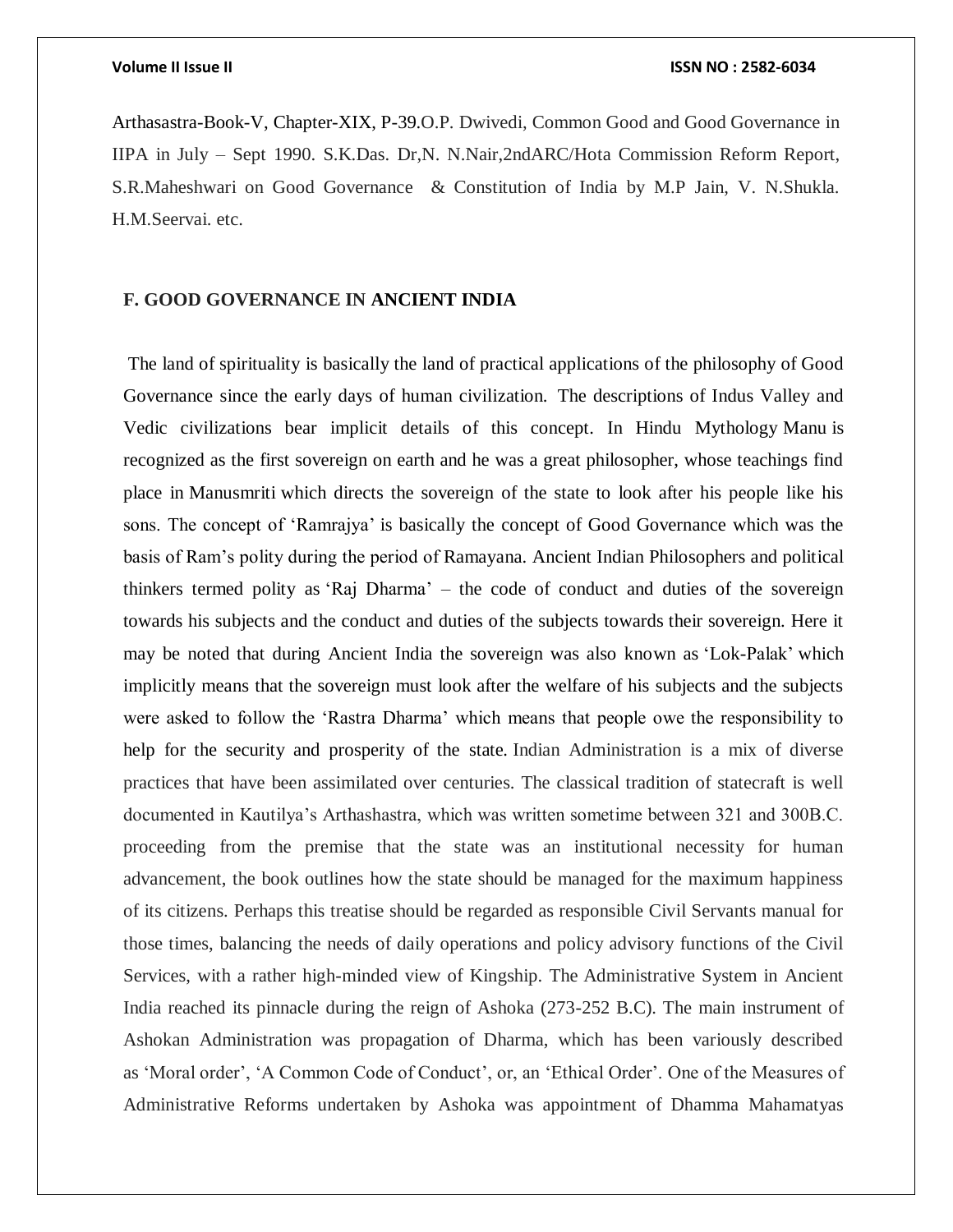(Ministers) for the propagation of Dhamma, redressing public grievances and distribution of charitable gifts among the subjects as well as foreigners. He also undertook measures for the welfare of women, judicial reforms relating to fair justice and uniformity in judicial procedures, opening of hospitals for human beings and animals, and programmes of public works. This tradition continued to flourish with temporal modifications, till the beginning of the Islamic invasions

# **G.THE ROLE OF GOOD GOVERNANCE IN DHARMASASTRAS:**

The prerequisite of understanding the concept in Hindu thinking is to accept the view that Brahman (the Supreme Being) is the ultimate source and cause of the universal Common Good not only of humans but also of all beings in the creation. The Common Good for Hindus is the highest ethical standard which everyone ought to apply according to his or her Dharma. Further, the Hindu tradition requires that a Common Good takes precedence over a private good (including individual material good, personal or moral good or special commercial and it points towards the full realisation (development) of the potentialities of individuals as well as of the entire community. Under such a system, a virtuous (Dharmic) citizen will always be the Common Good by desiring towards fuller development of the potentials of his fellow citizens and of the community of large. In Sanskrit, the term Common Good can related to such terms as Sarva Loka Kalyana Kari Karma, Sarva Hitey Ratah or even Sarva Loka Sangraha. The first term Sarva Kalyankari Karma means an action or, a deed done which results in the Common Good of all and everyone. The second term, Sarva Hitay Ratah, on the other hand, relates to the action resulting in "caring for others", and includes duties which ought to be directed towards universal upliftment and welfare. For this to happen, mutual respect and cooperation must take place. The third terms is Sarva Loka Sangraha where the concept of Sarva Loka has a comprehensive meaning incorporating not only the entire humanity but the whole cosmos and other worlds (such as Devaloka, Satyaloka, and Patal-loka), perhaps the word Sangraha should be explained further; it means, as explained by Bal Gangadhar Tilak 'maintaining, feeding, protecting, and defending it (Loka) in a proper way, without allowing it to be destroyed'. The Common Good as perceived by the ancient Indian thought requires people indulging in the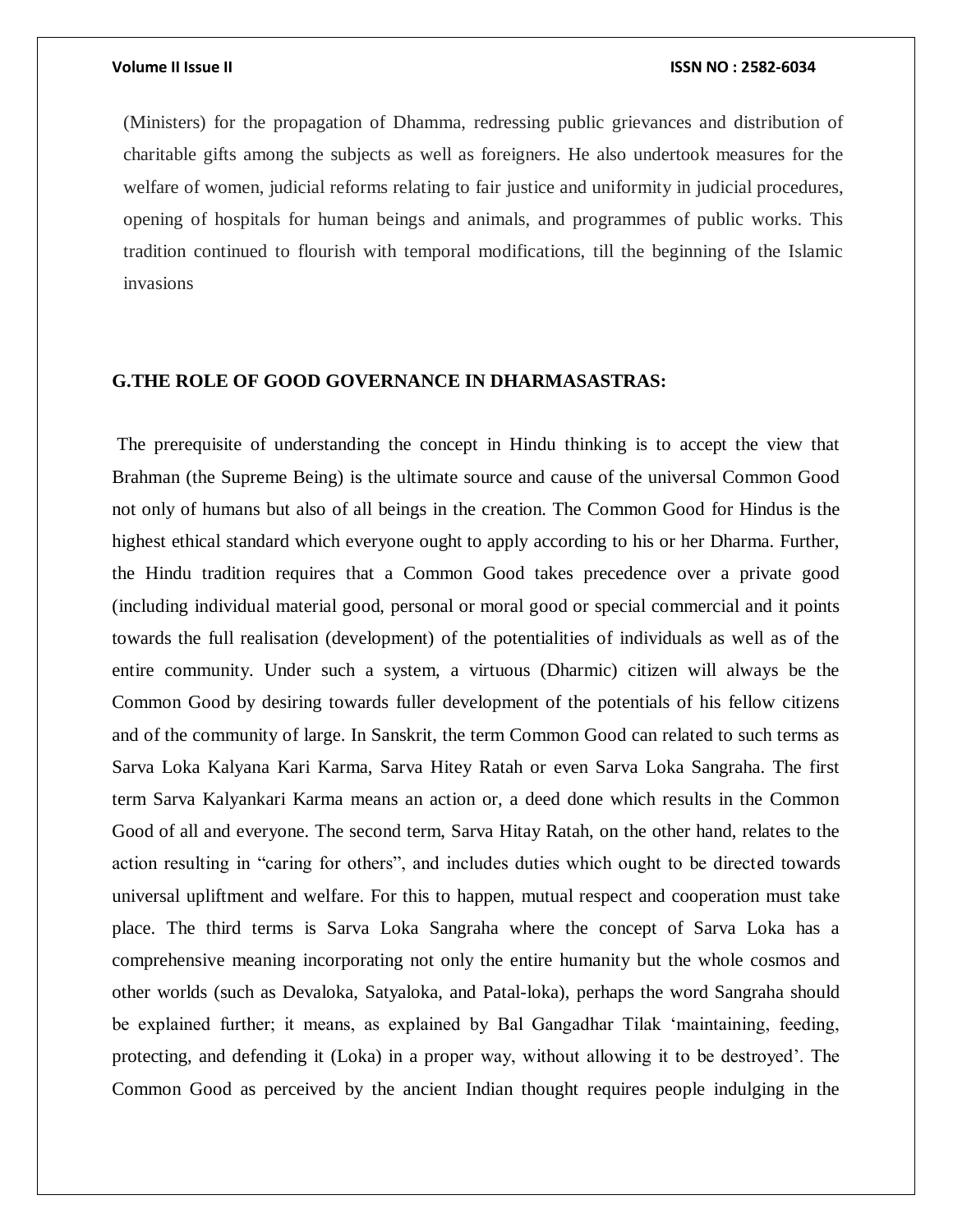$\_$ 

### **Volume II Issue II ISSN NO : 2582-6034**

purashartha (duties) and striving towards the universal welfares. The scriptures mention Dharma as the foundation of that Common Good. Dharma comes from the root dhri which means to hold or uphold; that by which people are held and sustained together is Dharma. In Mahabharata, Rishi Utthya says to king Mandhata, prabhavartham hibhutanam Dharmah Srishtah Syayambhuva. The All-pervading one has instituted Dharma for the Common Good of all beings. $<sup>1</sup>$ </sup>

**(I). Concept of Common Good:-**The concept of Common Goods is deriving on the concept of Dharma. We may need a concept which should be based on Sarvajana Hitaya Sarvajana Sukhaya cha for the Universal Welfare and happiness of the all and every one. Hindu religion decrees that we look after the welfare of all (not only the humanity but the entire creation); it is here that the concept of Sarva Loka Sangraha becomes relevant to our discussion of the Common Good because this term assumes on action resulting in universal welfare based on mutual cooperation. Although the word Sarva has not been used in the verse of Gita, nevertheless its purport is clear that it is the duty of people to engage in Sarva Loksangraha. Lok Sangraha mevapi sanpasyan kartum arhasi (keeping in mind the Lok Sangraha, you must perform prescribed actions). <sup>2</sup>The Common Good is larger than any individual person or a group of some individuals, and it remains incomplete unless it helps each and everyone to achieve their potency, their ends of life. The Common Good becomes an ideal to uphold, something akin to an universal truth. The Indian concept of the Common Good, emphasis being on Sarva Kalyankari Hath or the Universal Common Good assumes a greater meaning, a meaning which relates to the fulfilment of their individual ends of life within the confines of Dharma. The concept of Common encompasses not only the humanity but also the Cosmos in its entirety. It recognizes that each species has its distinct place in nature and each has its own ends of life and Dharma to perform. However only humans (but not other species) have been entrusted with the obligation to look after the "happiness for all" (Sarva Bhabantu Sukhinah). $3$ 

**(II). Caring for others:-**Sarva Hitey Ratah, caring and taking care of others by serving into them. This notion is utterly inter winded with the general concept of Common Good. It is an obligation that human beings owe not only to each other but also to other beings as well as to the

<sup>1.</sup> Baghel, C. L & Kumar Yogendra "Good Governance Concept & Approaches", Kanishka Publishers & Distributors, New Delhi, 2006,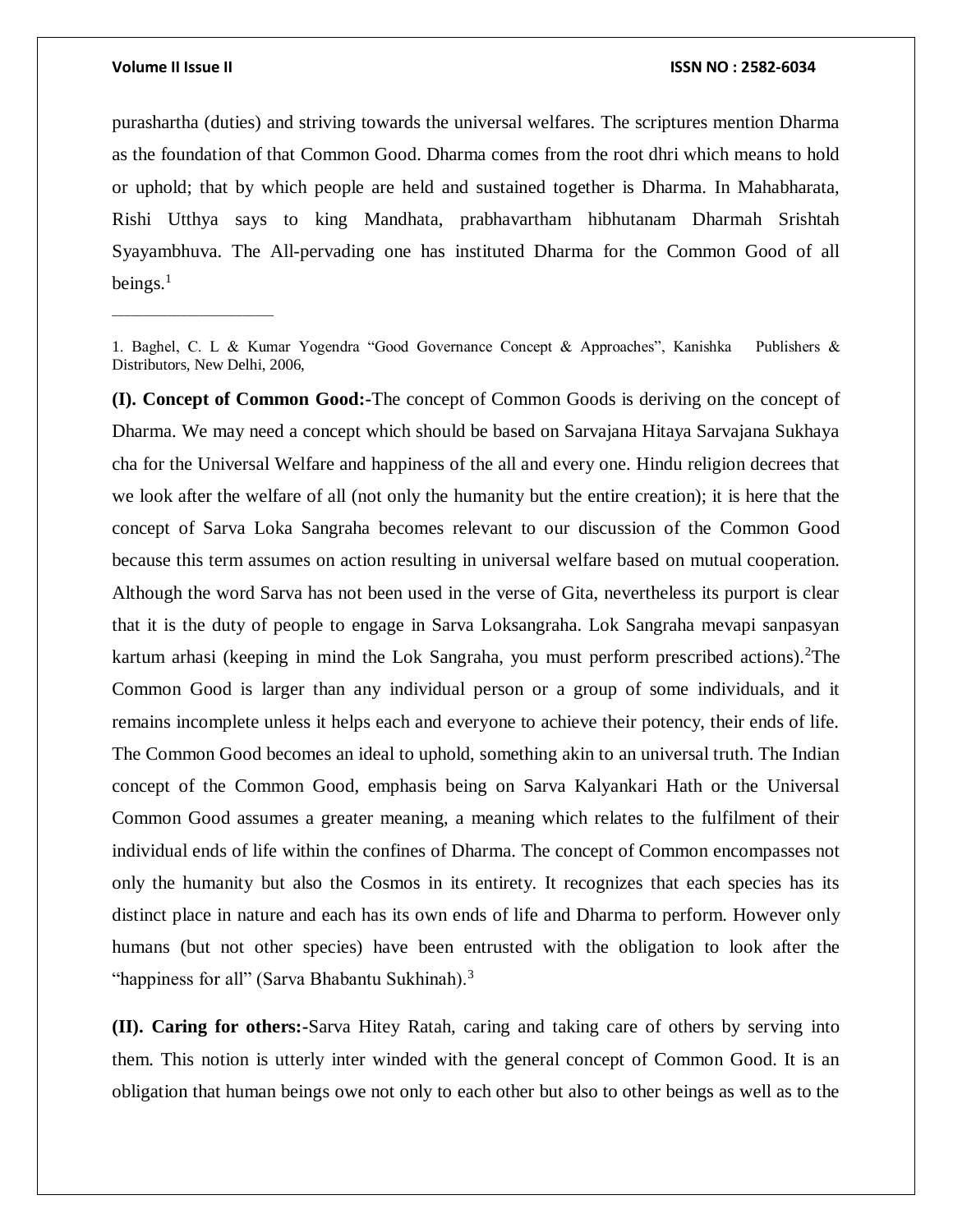entire Cosmos. Caring sentiments when expressed a accord and unison become our collective sentiments. Which in turn, relate to our main goal, the 'Common Interest.'

**(III). Good for entire Society.-**In the classical usage of the term 'Common Good' the state has no other purpose then to serve the Common Good. The term became a symbol for the whole range of governmental actions, and in olden times, king become an embodiment of the Common Good for his people and when King's divine right to rule was subsumed by a state,

### 2. Gita, Chapter-3, Verse - 20

**\_\_\_\_\_\_\_\_\_\_\_\_\_\_\_\_\_\_**

3. Ibid.

The government become an instrument to achieve ends related to promoting general human well – being, such as peace, order, prosperity, justice and human dignity. Good Governance meant when a government not only served the Common Good but also promoted the well- being of not only its own but also of the entire society as well. As mentioned earlier, the Common Good embraced everyone because it consisted of not only an aggregation of individual 'Goods' but the well- being of all, and in order to secure the well –being of all it become important that all the individuals become willing partners in the enterprise. Both the parts and the whole became mutually dependent and reciprocal, each contributing to sustain the whole, while the whole in turn supported the existence of the parts. A king become duty bound to insure that the Common Good (Dharma) was protected. When king's intervention becomes essential only when people were unable to protect their individual goods and when kings were replaced by a secular state, it is the government which assumed that role. Somehow, the Common Good got replaced by the Public Interest.

**(IV). Public Interest-**The word common was replaced by 'Public' and the term good was changed into 'Interest' Public Interest become the Interest of the Majority, approximating the Greatest Happiness of the Greatest Number, something akin to the concept of 'Bahujan Hitaya'.It seems that the term Common Good which relates to the Universalism (Sarva) is a better concept for Good Governance than the term Public Interest. In this respect as saint Thomas Aquinas states, "the Common Good of the whole is God himself in who consists the happiness of all". Although the Common Good of the whole is God himself nevertheless, the Common Goods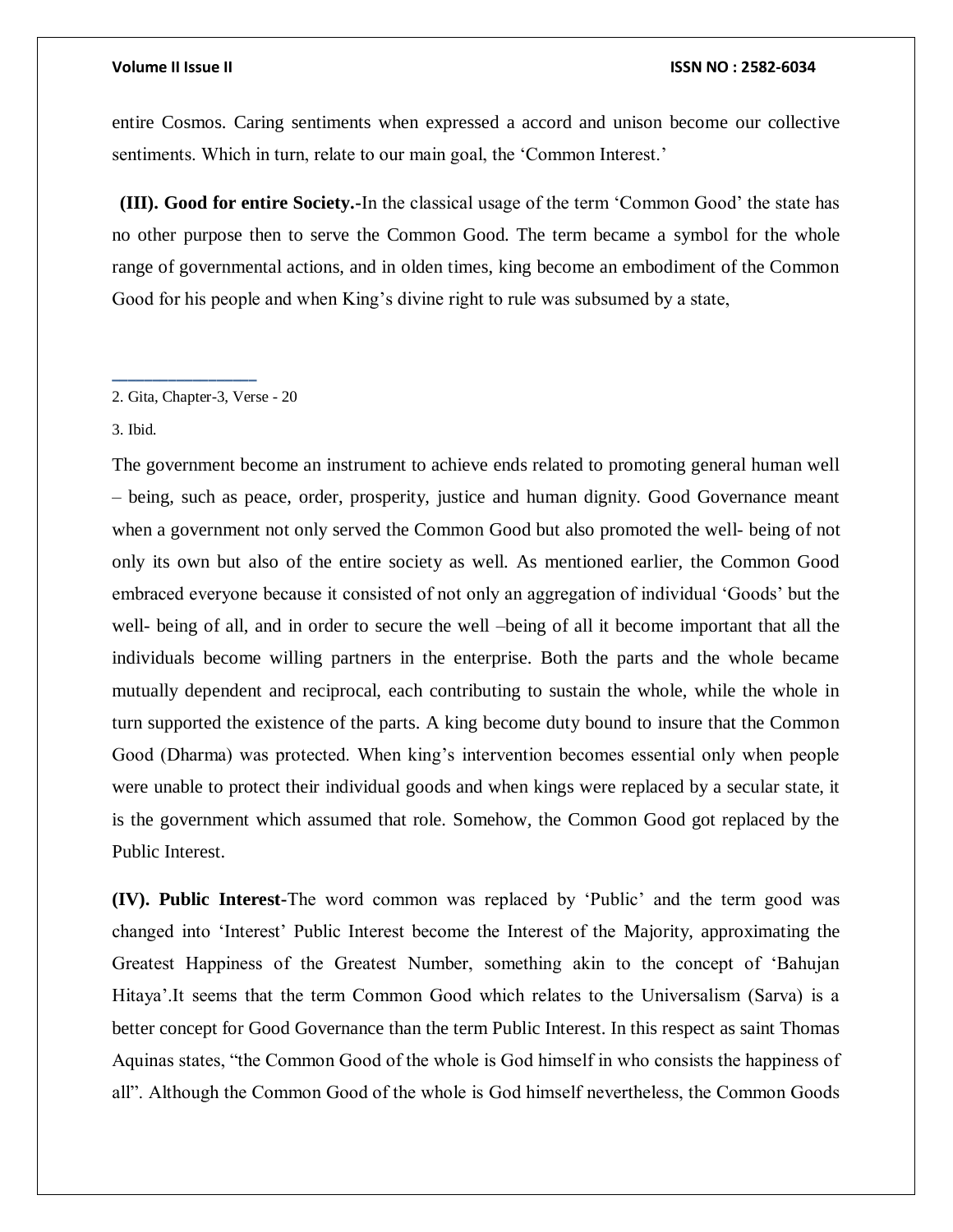\_\_\_\_\_\_\_\_\_\_\_\_\_\_\_\_\_\_\_\_\_\_\_\_\_\_\_\_

### **Volume II Issue II ISSN NO : 2582-6034**

not fixed once and for all simply because the will of God is interpreted by human beings who are limited in their vision and capacity. That is why the Common Good can be subject to interpretations given need, time and place to deliberate thereon. Nevertheless, that divinity in human beings has to be awakened so that it can become a foundation for universal welfare and upliftment which is facilitated by Good Governance. The foundations of Good Governance which is required to protect and sustain the Common Good and the requisite duties and conduct of public officials as described in some scriptures and ancient writings of the Hindu religion and culture. Among the main scriptures, in Gita advice given to Arjuna by Lord Krishna is most relevant for an administrator in Good Governance.<sup>4</sup>

4. Dharma: - The foundation of Good Governance

# **H.THE RELEVANCE OF BHAGAVAT GITA IN GOOD GOVERNANCE;-**

The Relevance of the Bhagavat Gita for Good Governance against falling human values in the contemporary world is being strongly felt. This Holy Scripture is not only a pious hook for all Hindus but also for the followers of other religions across the globe. It is translated into as many Indian and foreign languages in the world as that of Bible. In fact, it is a Masterpiece as it is interdisciplinary and deals with various branches of knowledge vis-a-vis contemporary problems in the present-day society. It is also considered a Sacred Book by **Indian Judicial System** and those who are convicted are allowed to take oath in the name of Bhagavat Gita to depose before the judges. It is more relevant even in the present day society as it deals with various branches of knowledge like Astronomy, Ethics, Political Philosophy, Social Philosophy, Sociology, Anthropology, Para Psychology, Meta Physics, Public Administration, Stress Management, Nutrition and Behavioural Sciences, apart from spiritual knowledge gain moksha (salvation) as per Hindu philosophy by "Following the theory of karma. In view of the falling standards in the day-to-day life and declining human values in society along with the growing menace of corruption globally, ethics and religious knowledge are imparted as part of curricula in the management courses by various academic institutions around the world. Against this backdrop, an attempt is made in this paper to know "The Relevance of Bhagavat Gita for Good Governance", the nuances of the select stanzas in the Bhagavat Gita and their applicability to the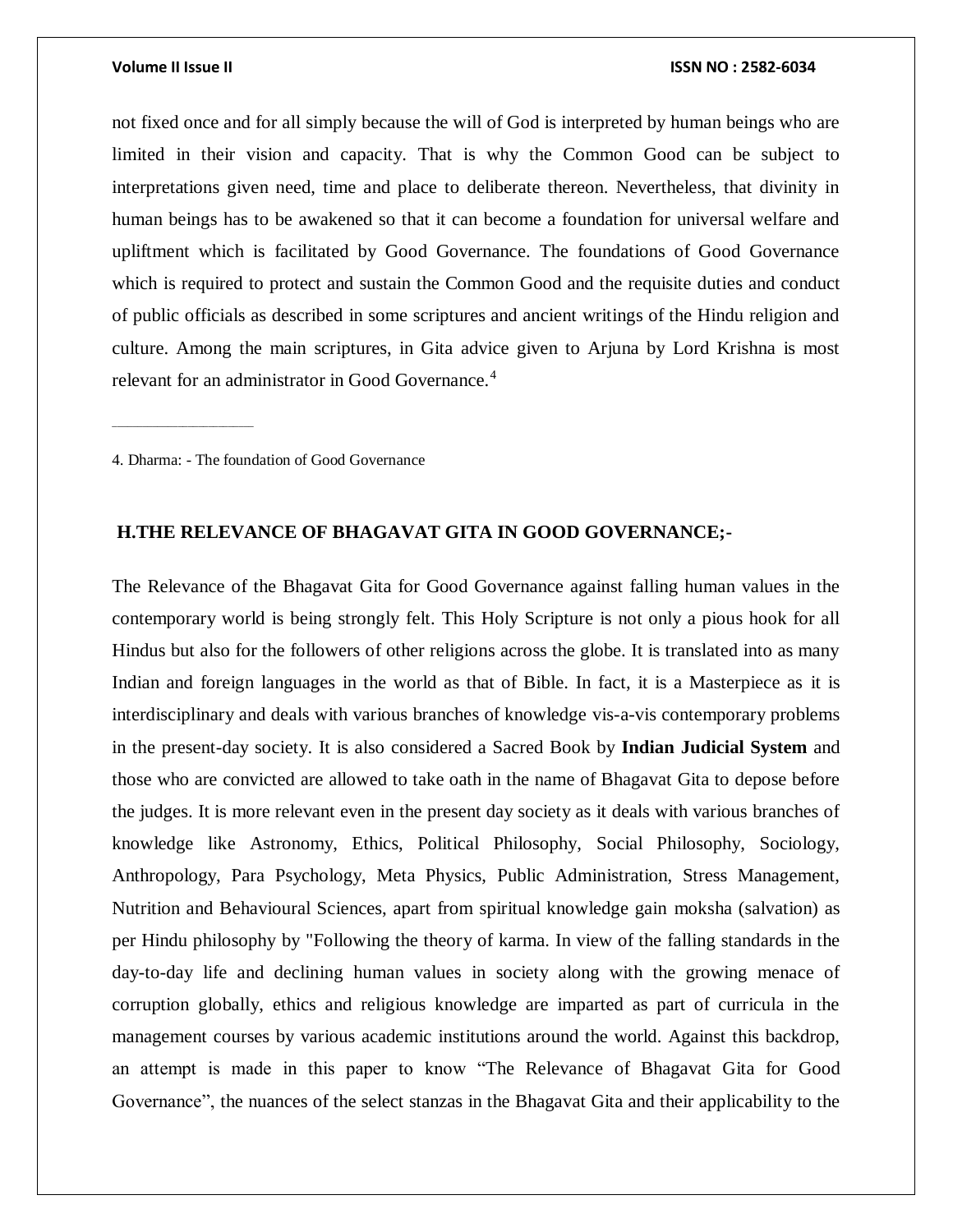\_\_\_\_\_\_\_\_\_\_\_\_\_\_\_\_\_\_\_\_

### **Volume II Issue II ISSN NO : 2582-6034**

current knowledge, thought process, and scientific application. Further, it is no gauge the inner meanings and testify the relevance of the same in Good Governance in the contemporary world vis-a-vis create good social values in society as the philosophy of the Bhagavat Gita is centuries old. The books and articles on Vedic- Mathematics, Vedic Agriculture, Vedic Administration and Vedic Astrology sharply focus our attention to the ancient religious books to make an in-depth analysis of them from a scientific vision.<sup>5</sup>

**Bureaucratic Neutrality** "Pravruttim Cha Nivruttim Cha Karya Karye Bhaya Bhaye Bandham Moksham Cha Ya Vetti Buddhissa Parth Satviki.". "A Satviki is one who is not biased towards any or frightened to any one while performing his duties. An administrator should have all the qualities of a Satviki. He should not be biased towards any.

Tasmacchastram pramanam te kanyakaryavyavasthitau Gyatva shastra vidhanoktam karma kartum iharhasi [one ought to understand what is duty and what is forbidden in the commands laid down by the scriptures (Shasta's). Knowing such rules and regulations, one should behave as ordained by scriptures].<sup>7</sup>

Lord Krishna further says Pravrittim cha nivrittim cha karya karye bhaya bhaye.Bandham moksham chaya vetti buddhih sa partha sattviki [O partha that understanding by which one knows what ought to be done and what ought not to be done, what is to be feared and what is not, what is obligatory and what is permitted, leads to the righteous path (Sattviki Pravritti)].<sup>8</sup> "The above interpretation of the select stanzas of Bhagavat Gita is an attempt to know its relevance<sup>1</sup> to the present-day society from theoretical and practical angles to various aspects of human lives as it is interdisciplinary in nature and content. The Bhagavad Gita is the summary of ancient religious works like the Vedas and the Upanishads. The Vedic civilisation is the ancient civilisation in the entire world with a structured society, government, social system, administration, culture and civilisation of its own. The experience and the scientific vision of the

<sup>5.</sup> Governance and Reforms, by Vithal, C. P., HCMRIPA, JAIPUR – INDIA – 2008.

He should not fear any or favour any. He should maintain absolute bureaucratic neutrality without taking any sides for the dispensation of administrative justice.<sup>6</sup>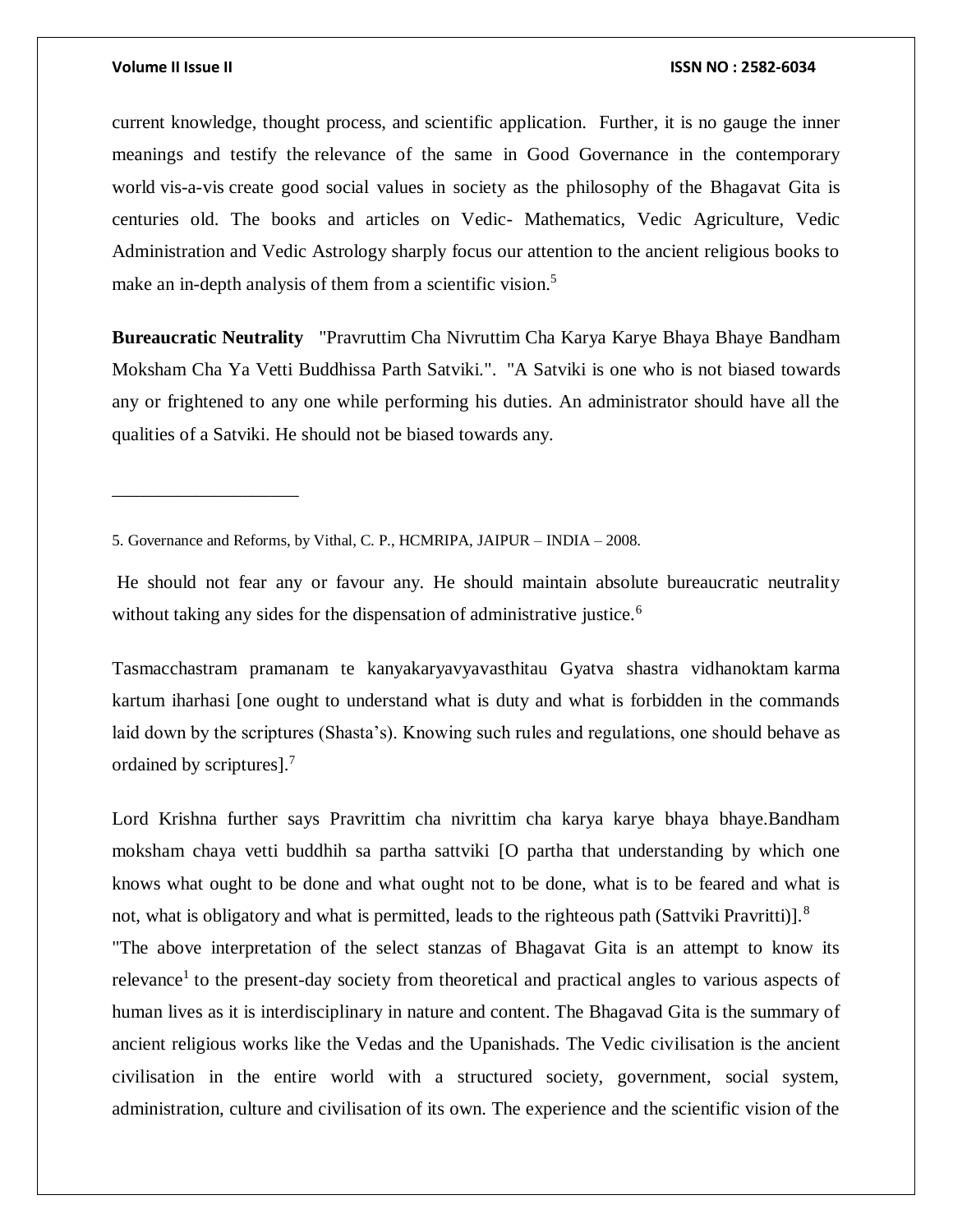ancient saints, scholars and philosophers reflect in Gita. As it is interdisciplinary and deals with various branches of knowledge, its application to the present-day society cannot be undermined. The summaries of the above stanzas with illustrations are nevertheless significant to take cues to govern the people, in the dispensation of justice to the common people and to create a just and an equi-society. The righteous path is called Dharma. But how does one know the righteous path for different people and for specific functions or, duties? Hindu scriptures provide ample guidelines through Dharma Shastras. These guidelines on codes of conduct have been prescribed by great many seers which are spread all over in various scriptures of Hindu religion. But for our purpose, examples are drawn from the following; 1) Yajurveda, 2) Mahabharata, 3) Manusmriti, and 4) Kautilya's Arthasastra.

\_\_\_\_\_\_\_\_\_\_\_\_\_\_\_\_\_\_

7. Gita, Chapter XVII, Verse – 24.

8. Gita, Chapter XVIII, Verse - 30

# **I. YAJURVEDA:**

Dharma of rulers has been described in many places, at the same time, it is mentioned that such a ruler will be an elected one who will administer justice with the help of an elected assembly the good conduct as a prerequisite of the Common Good has been emphasised.<sup>9</sup>

O virtuous and prosperous king, be knowledgeable about your conduct as protector of the learned, and impeller towards our progress and prosperity. Be in control of your passions, and conduct yourself in a righteous manner. Be a friend to us know the conduct as laid down by all sages.<sup>10</sup> there are many examples from Yajurveda which are also full of similar advice to that elected ruler. Another example is the following verse from Chapter-20 where the king is asked to maintain the common good (righteousness) of his Loka. Assembly of Learned (Vidya Sabha), assembly of spiritual leaders (Dharma Sabha) and the Assembly of the Administrators (Rajya Sabha), are the three organs of government of a ruler. These should provide speedy justice and solution of problems should consist of well qualified persons, fully constituted to manage the affairs of state with prowess and skills, and to maintain the righteous Common Good of

<sup>6.</sup> Gita, Chapter XVIII, Verse - 30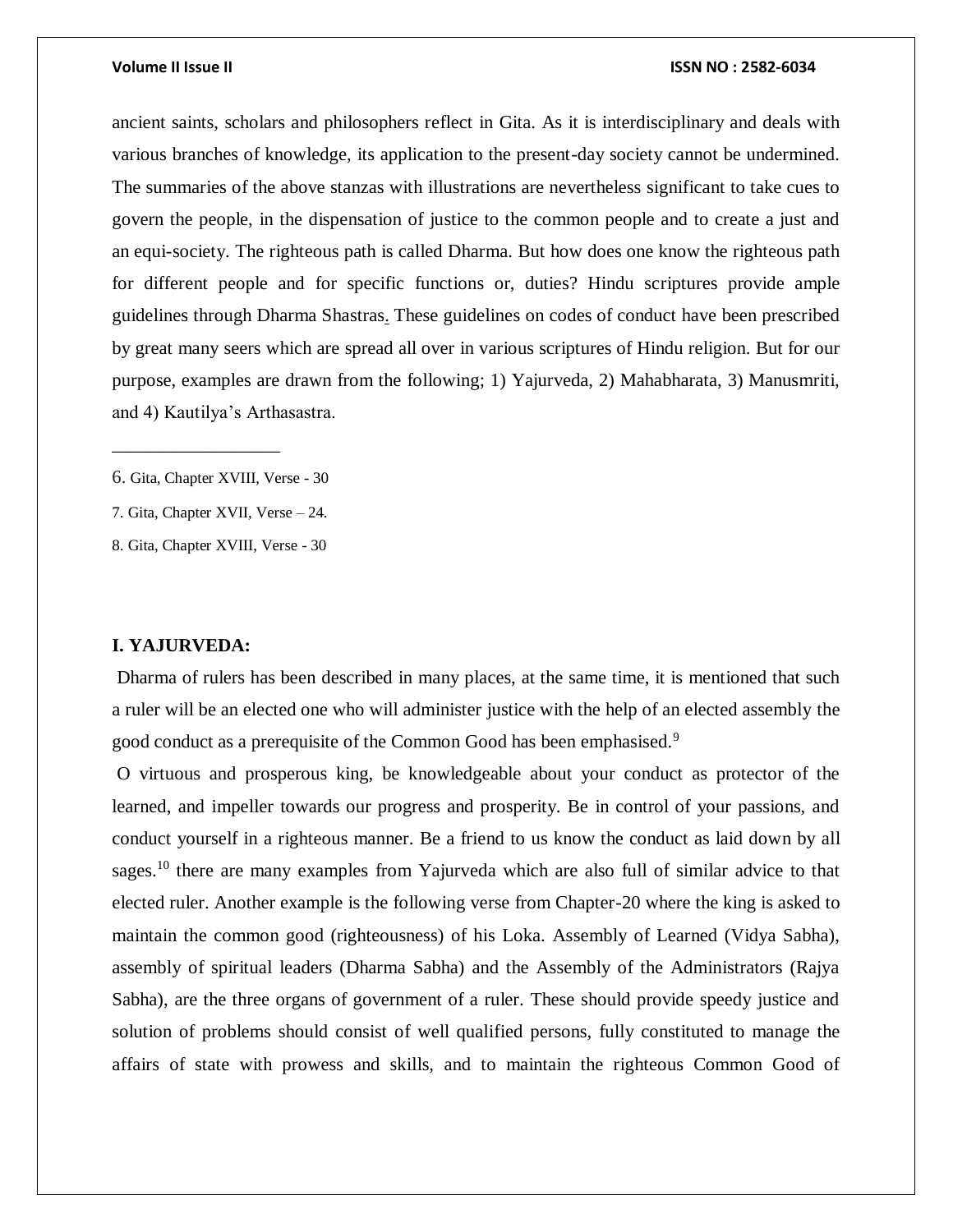government.<sup>11</sup> Through these and similar verses, a king has been advised to preserve the Common Good by acting in a moral and virtuous way.

# **J. MAHABHARAT:**

 In Mahabharata, after the Great War, King Yudhishthira approaches his wounded grandfather, asks him to give a discourse on the concept of Common Good, duties and morality of a King, his officials, and the public Bhisma, the grandfather, thus answers.

- <sup>1.</sup> The eternal duties of Kings are to make their subjects happy to observe truth, and to act sincerely.<sup>12</sup>
- <sup>2.</sup> A King guided by conducting righteously (Vyavaharen shuddham) and devoting his life in the service of his subjects acquires fame and immorality both here and hereafter.<sup>13</sup>

9. Yajurveda, Chapter-VII, verse-45.

10. Ibid, Chapter-VIII, verse-50

\_\_\_\_\_\_\_\_\_\_\_\_\_\_\_\_\_\_\_\_\_\_\_\_\_\_\_

- 11. Ibid., Chapter-XX, verse-43
- 12. Shanti Parva, Chapter-VIII, Verse-11

13. Ibid, Chapter-LXXXV, Verse-2

- 3. The foundation of Good Governance is Dharma (righteousness). The King, his ministers and state employees who have taken the oath of their officers to uphold Dharma and to act in accordance with the Common Good, must not act unjustly or, unethically so as to secure their private good through selfishness. If they don't behave appropriately, they all will surely go to hell along with destroying the moral basis of governance.<sup>14</sup>
- 4. The main purpose of a King is to protect Dharma, and to bolster righteousness and to be free from indolence and desires. One should know that a king is the defender of all (Lokasya Rakshita).<sup>15</sup>
- 5. The lord of creation, Brahma, has devised Dharma for the care and well-being of all, it is the duty of a king to follow and advance the dictates of Dharma.<sup>16</sup>

# **K. MANUSMRIT:**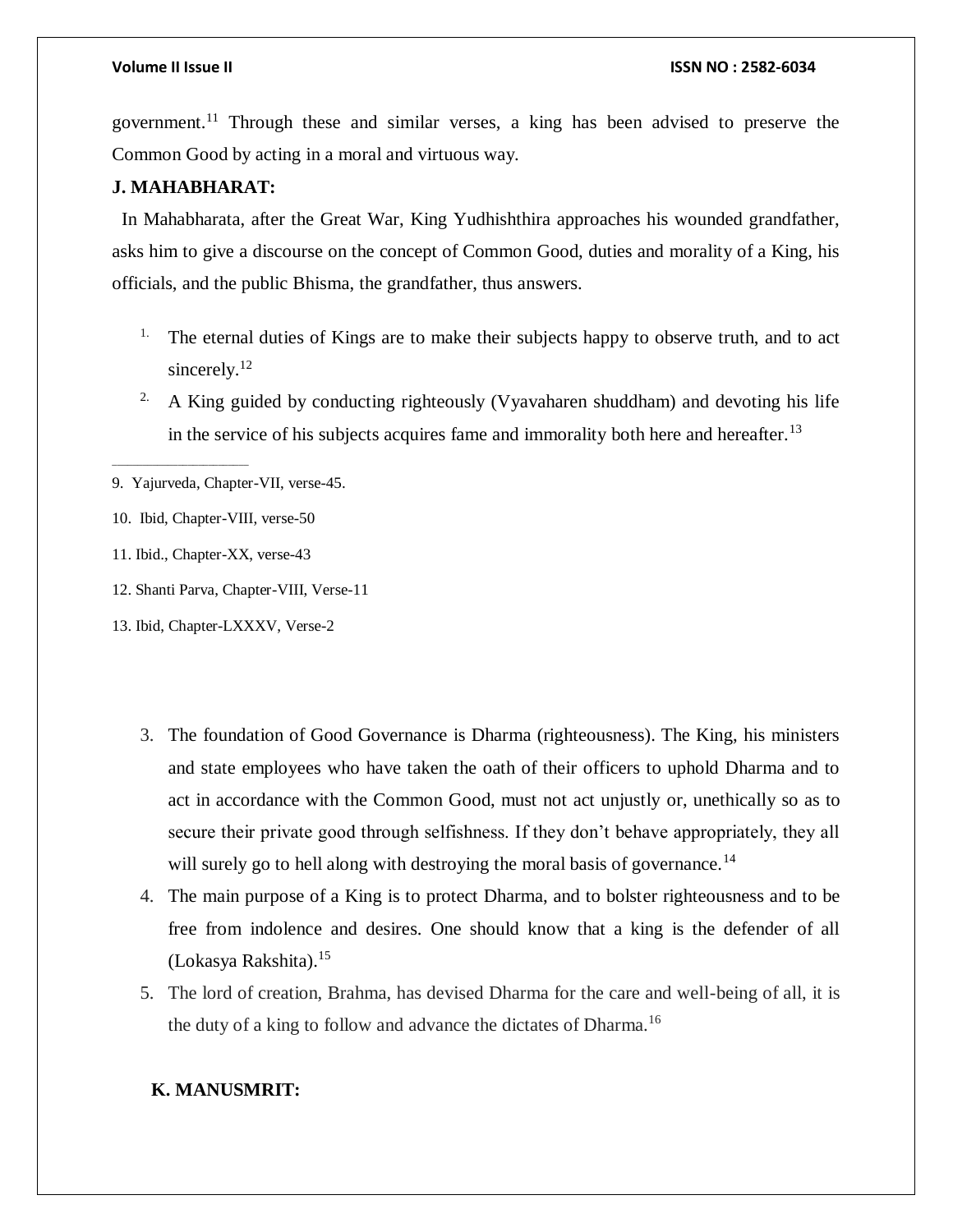Among the all Hindu Smrities, Manusmrities is considered the most important and Comprehensive Codification of Hindu laws. It includes not only the precepts for the moral duties of all persons, but also the special rules regarding the conduct of Kings, officials, and Administration of Justice. The following two verses illustrate the basic thinking to symbolise duties for the King his ministers and other officials. Brahma has created the King to be the protector of the Verna and public order (Common Good) so that they discharge their several duties according to their Dharma and rank.<sup>17</sup> Thus conducting himself and ever intent on discharging his prescribed royal duties, a King shall order all his officials work for the good of his subject.<sup>18</sup>Through these and various other verses, moral tone has been set for conduct of a King and Good Governance of the Kingdom.

- 14. Ibid, Chapter-LXXX, Verse 16-17
- 15. Ibid, Chapter-XV, Verse-8

\_\_\_\_\_\_\_\_\_\_\_\_\_\_\_\_\_\_\_\_

- 16. Ibid, Chapter-XC, Verse 19
- 17. Manusmriti, Book-L, Verse-35
- 18. Ibid, Book-IX, Verse-324.

### **L. GOOD GOVERNANCE IN KAUTILYA'S ARTHASASTRA**

The book written by Kautilya (Prime Minister of King Chandragupta, 321 BC-296BC) is not considered a part of Dharma Shastras (Scriptures), nevertheless, it is the greatest Indian Treatise on the Art of Government and Administration, the Duties of Kings, Ministers, Officials, and the Art of Diplomacy. For example, a King is expected to behave in a most righteous manner.

> 1. In the happiness of his subjects lies his happiness; in their welfare his welfare, whatever pleases him (personally) he shall not consider as good, but whatever makes his subjects happy he shall consider good  $19$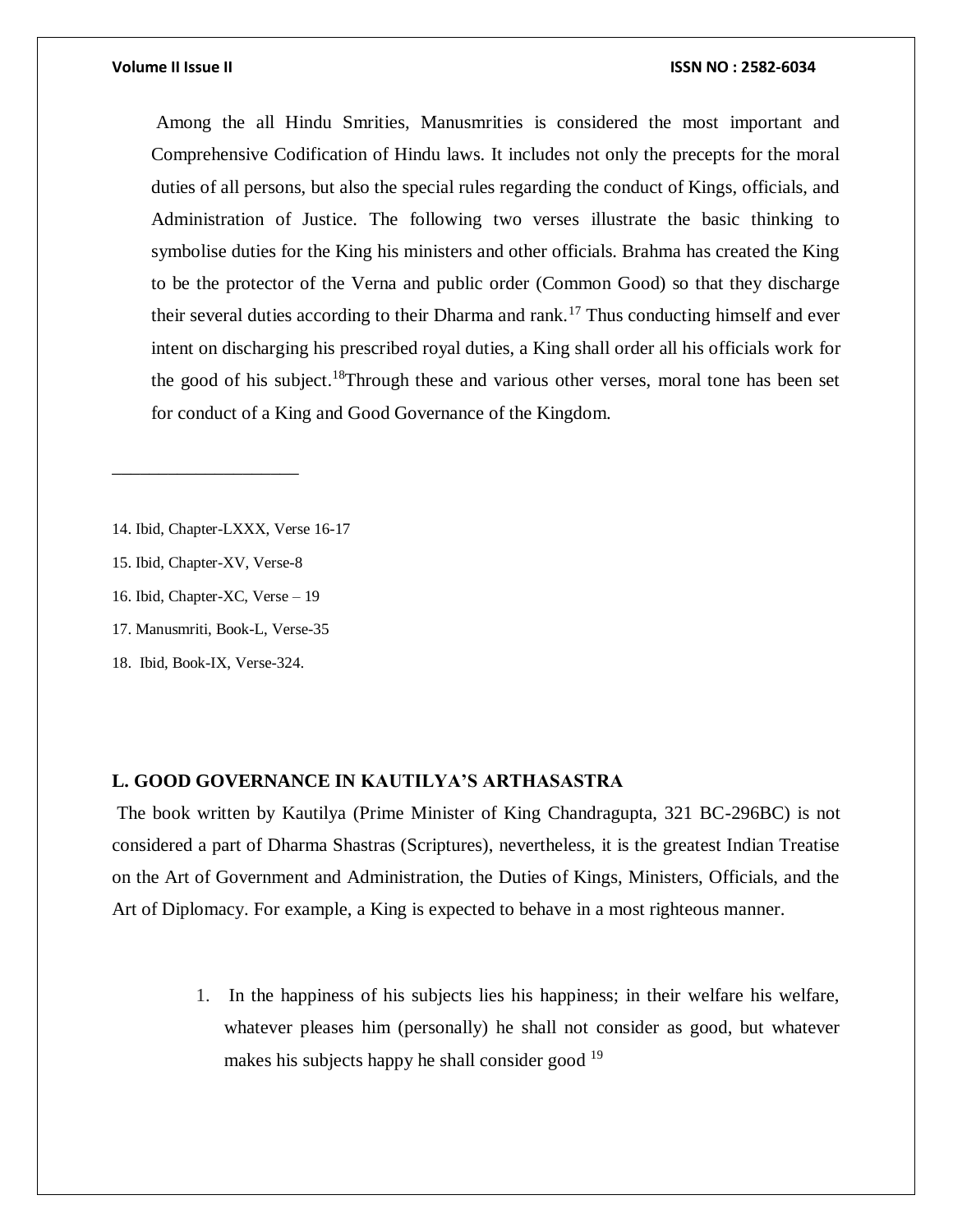2. The King should look to the bodily comforts of his servants by providing such emoluments as can infuse in them the spirit of enthusiasm to work. He should not violate the course of righteousness and wealth. Thus, the King shall not only maintain his servants. But also increase their subsistence and wages in consideration of their learning and work <sup>20</sup>

The illustration given above denotes a high moral tone assigned to those who govern and act as stewards of governance. For them, there is ample spiritual guidance for good behaviour. People who govern have been advise the Good Governance is sustained by adhering to a trinity of moral duties ultimately resulting in Sarva Kalyankari Karma, maintaining Sarva Loka Sangraha and aiming for the Sarva Hitey Ratah. These three dictums emanate from certain religious foundations which have been examined above, and which support the contention that governance is a moral endeavour.

19. Arthasastra, Book-V, Chapter-XIX, p.39.

\_\_\_\_\_\_\_\_\_\_\_\_\_\_\_\_\_\_\_

20. Ibid, Book-V, Chapter-III, pp.247-249.

### **M. GOOD GOVERNNANCE - DURING MUGHAL RULE:**

Mughal Rule in India in the  $15<sup>th</sup>$  through  $19<sup>th</sup>$  Century brought about drastic change in the Governmental System, combining certain features of Arabic Administrative concepts with certain classical Indian Practices. Arabic pattern is reflected in separation and distinction of two political functions, namely, Governorship (Amir) of the head of Military and Police and Treasury (Amil) as the head of the revenue, finance, etc. While old Hindu land revenue system, procedures and traditions, including Hindu Revenue Officials, were retained, without any interference so long as land tax was regularly collected. <sup>21</sup> Particularly as it evolved under Akbar (AD1556 –1605) an insight into which provided by Abul Fazl's Ain-i-Akbari (AD1590).The Mughal Administration presented a combination of Indian and extra-Indian elements or, more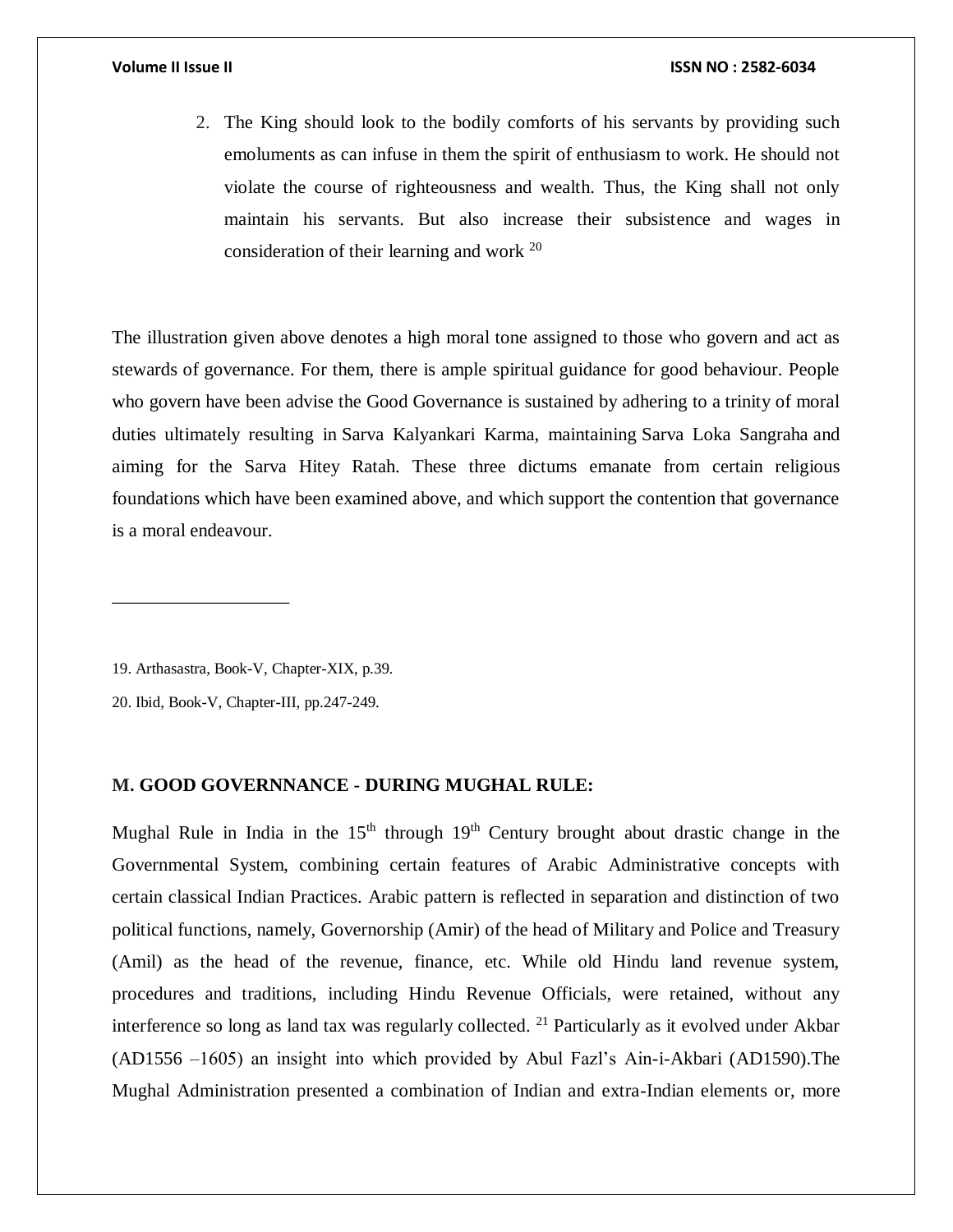\_\_\_\_\_\_\_\_\_\_\_\_\_\_\_\_\_\_\_

correctly. It was the 'Perso-Arabic System in an Indian setting'. Generally speaking in village administration and lower rungs of the official ladder, the earlier practice was allowed to prevail. The Mughal Empire was a centralised despotism based on military power; it followed the policy of individualistic minimum interference, assuming responsibility only for Law and Order and revenue collection. It was a city- oriented and paper government. Its officials had to maintain several records such as copies of correspondence, nominal rolls, books of accounts in duplicate or, triplicate, etc. $^{22}$ 

# **N. GOOD GOVERNANCE DURING THE BRITISH RULE;-**

The British rule in India, architecture by the East – India Company, a trading concern entering India (In early 19<sup>th</sup> Century) under a Charter. Originally granted by Queen Elizabeth-I, Changed the framework of Administrative System slowly but steadily. The two Reports of 1854 –one by Sir Stafford Northcote and Sir Charles Trevelyn and the other by Thomas Babington Macauley - formed the cornerstone of the Administrative System designed by the British Rulers for governing India. The former suggested that: - Appointments to the Civil Services should no longer be made by open patronage. They should be made henceforth by open competitive examinations…… by means the best brains of the country would be harnessed to the Public Service.

### **O. GOOD GOVERNANCE IN POST-INDEPENDENT INDIA**

When India became independent to make a decisive 'Tryst with destiny' signalling the 'great divide' between the darkness of night of serfdom and the sunlight of dawn of freedom, the state's Philosophy and Administration's ideology overnight underwent a nodal and seminal change, Catapulting straightway into the arena of 'Welfare' from "Warfare" and simultaneously imparting to them a new dimension, direction and dynamics. A star, "Welfare State" was born, with a planet termed, Development Administration, revolving around. That was during a five – year period between 1947 and 1952, when the magical metamorphosis took place, with

<sup>21</sup> O.P. Dwivedi, common Good and Good Governance in IIPA in July – Sept 1990, pp.263-264.

<sup>22.</sup> Maheswari 2000 (233, V. K Agnihotri and R K Dar, Governance Reforms in India – civil servants view from the inside.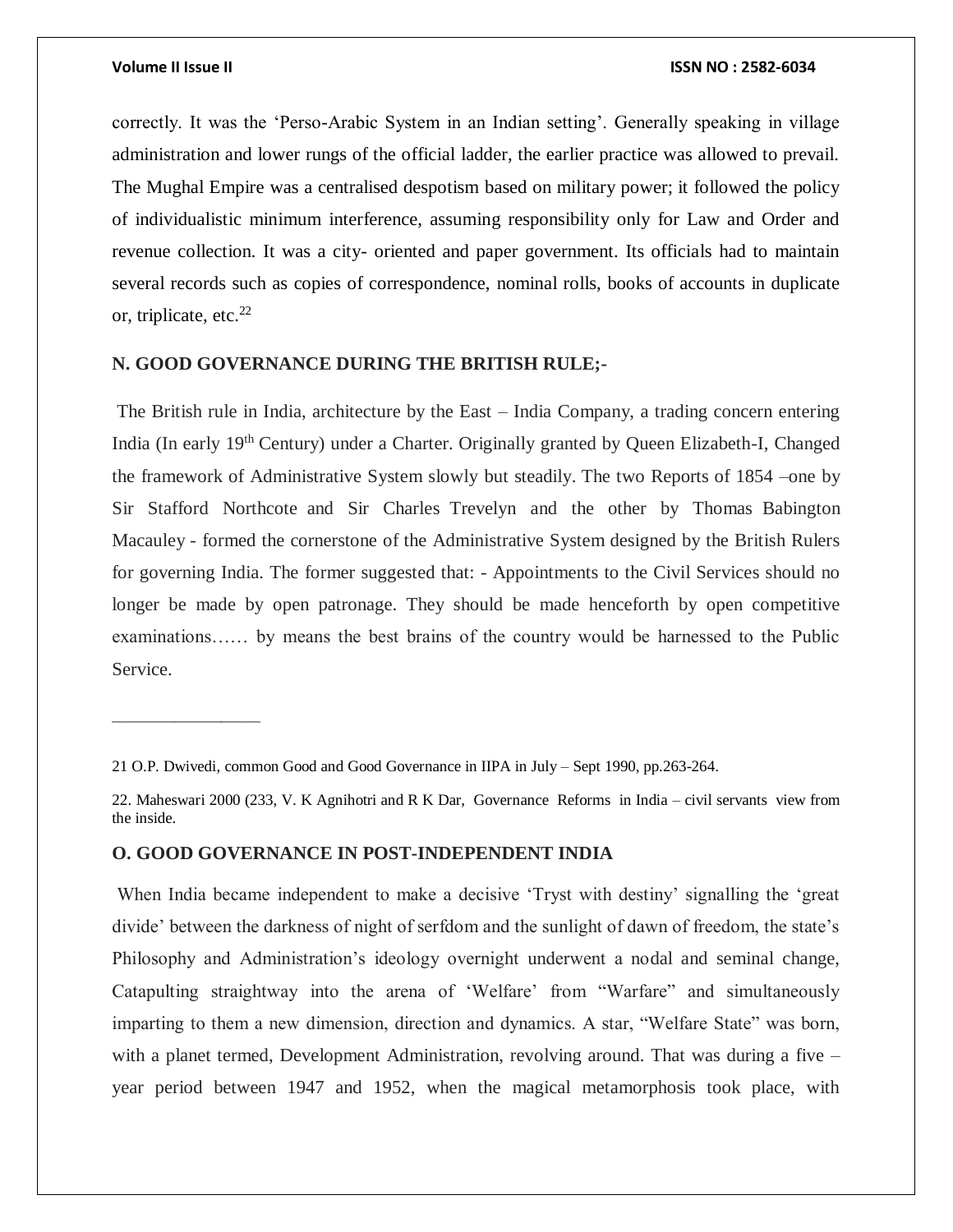foundational developments taking concrete shape in the form of establishment of a national government in free India, promulgation of the Republican constitution, central planning commission getting into the act of launching the first Five Year Plan, the first General Election based on Universal Adult franchise, etc. They were all focused on People Oriented, i.e., Citizen-Friendly and People Directed, i.e. Democratically evolved- Objectives of the state. The lofty and liberal cultural – civilisation lethos of this ancient country, rich in humanization harmony and Integrational Values, was correctly reflected and neatly enshrined in the Preamble to India's Constitution in its Directive Principles of state policy (Part –IV), Fundamental Rights (part –III), Fundamental Duties (part –IV-A), etc.

# **P. ACHIEVEMENT OF DEVLOPMENTAL GOALS FOR GOOD GOVERNANCE;-**

Developmental Goals, Economic and Social renewal Objectives, Administrative up gradation strategies –all to be achieved through centralised Socialistic pattern' of Planning based on popular consent and Democratic Consensus – invest the five year plan documents with singular value and validity in so far as they promised not only a New Agricultural and Industrial Revolution, Equitable Distribution with Social Justice, Prevention of Concentration of wealth in few hands, and above all, a just Egalitarian Society. Wide array of programmes and projects, diverse forms of institutions and organisations, massive doses of outlay, together with mass mobilisation efforts towards eco-societal degeneration tasks constituted the care of our nationbuilding plans so that the future brings in prosperity progress and peace to all the people in all parts of the country. Education, health, rural development, employment, poverty alleviation –all become part of the foci of national development through, planning. What one may ask could be a better concept of Governance than all that has been incorporated in all these national and official documents of thrust –areas as basic principles and fundamental guidelines for observance? A state based on such high moral values, a government informed by such ideologies and an administration to implement such Developmental Policies - this trinity, ideally, should be a lodestar for Good Governance. But other results or contrary outcome may come out if anyone or, two or, more of the trilogy come to be divested or, robbed of the original ideology, when value erosion on operational aberration takes place, mismatch follows and cracks surface, Governance strays off its orbit resulting in Goal – derailment and Administrative Disaster.

**Q. GOOD GOVERNANCE IN INDIAN CONSTITUTION:**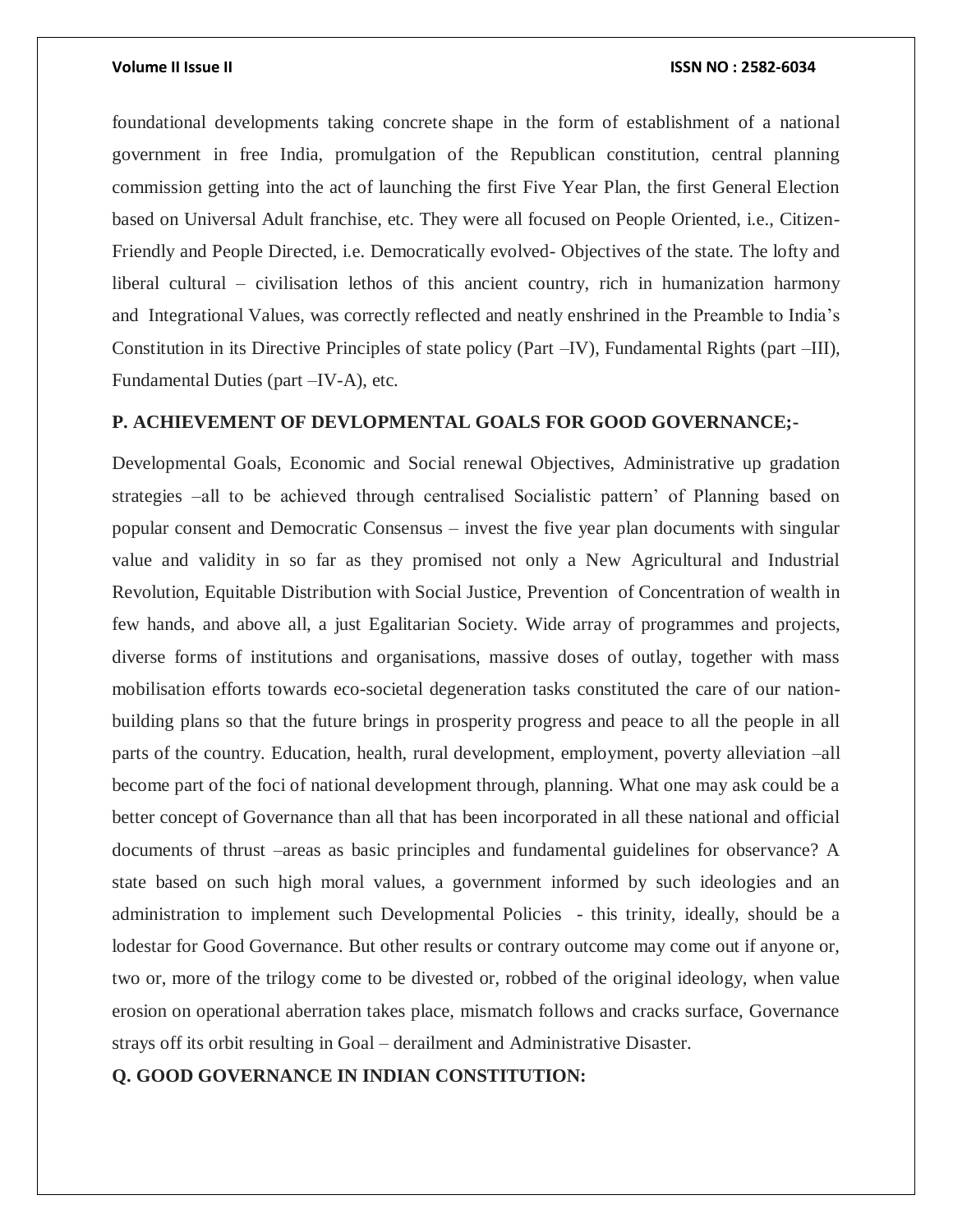In order to have meaningful insights, Good Governance has to be analysed in the specific context of a country. The Indian Constitution thus becomes a reference point in order to know the kind of society it visualises to build in times to come. The Preamble and the Chapters on Fundamental Rights and the Directive Principles of State Policy are quite indicative of the core values that we cherish to materialise/ operationalise. Seeds of Good Governance were sown by the framers of the Indian Constitution. In spite of so many problems and challenges of varies kinds, the political system continues and enjoys reasonable level of legitimacy. Efforts to Reform Administrative System to suit the demands and Challenges of Development Paradigm and Strategies from time to time continued as recurring exercises at the central and state levels. One can find a number of Administrative Reform Committee Reports, both at the Central and State Levels. Among others mention may be made of ARC under Morarji Desai (Subsequently Chaired by K.Hanumanthaiah) in 1966, it produced 20 reports dealing with various aspects of Administration. A few other Committees were, Gorwala (1951), Appleby (1955), Balwant Rai Mehta (1957), Santhanam (1964), Ashok Mehta (1977), Sarkaria (1983), and G.V.K. Rao (1985). Recent developments in regard to reform in administration are quite encouraging. In the Conference of the Chief Secretaries of State/ Union Territories on Effective and Responsive Administration" in November 1996, followed by a Conference of Chief Ministers in May 1977, it was recognised that Governance has to extend beyond conventional Bureaucracies and to involve actively citizens and consumer groups at all levels to empower and inform the public and the disadvantaged groups, so as to ensure delivery and programme execution through autonomous elected local bodies. Redefinition of the Role of Government and its functions, and to ensure efficient and cost Effective Administration, reorganisation of work procedure, effective information system accessible to all, right sizing public services, good financial management, efficiency audit, proper monitoring and evaluation, Greater Transparency in functions of public bodies, Accountability in relation to public satisfaction and Responsive Delivery of Services and vital determinants of Good Governance.

# **R. CRUCIAL ROLE PLAYED BY THE HIGHEST JUDICIARY FOR PROMOTING AND PROTECTING OF THE CONSTITUTION FOR GOOD GOVERNANCE.**

Indian Judiciary is the final decision maker of 'rule of law' of the Constitution. Our Supreme Court has got the special power from the Constitution, i, e Judicial Review for monitoring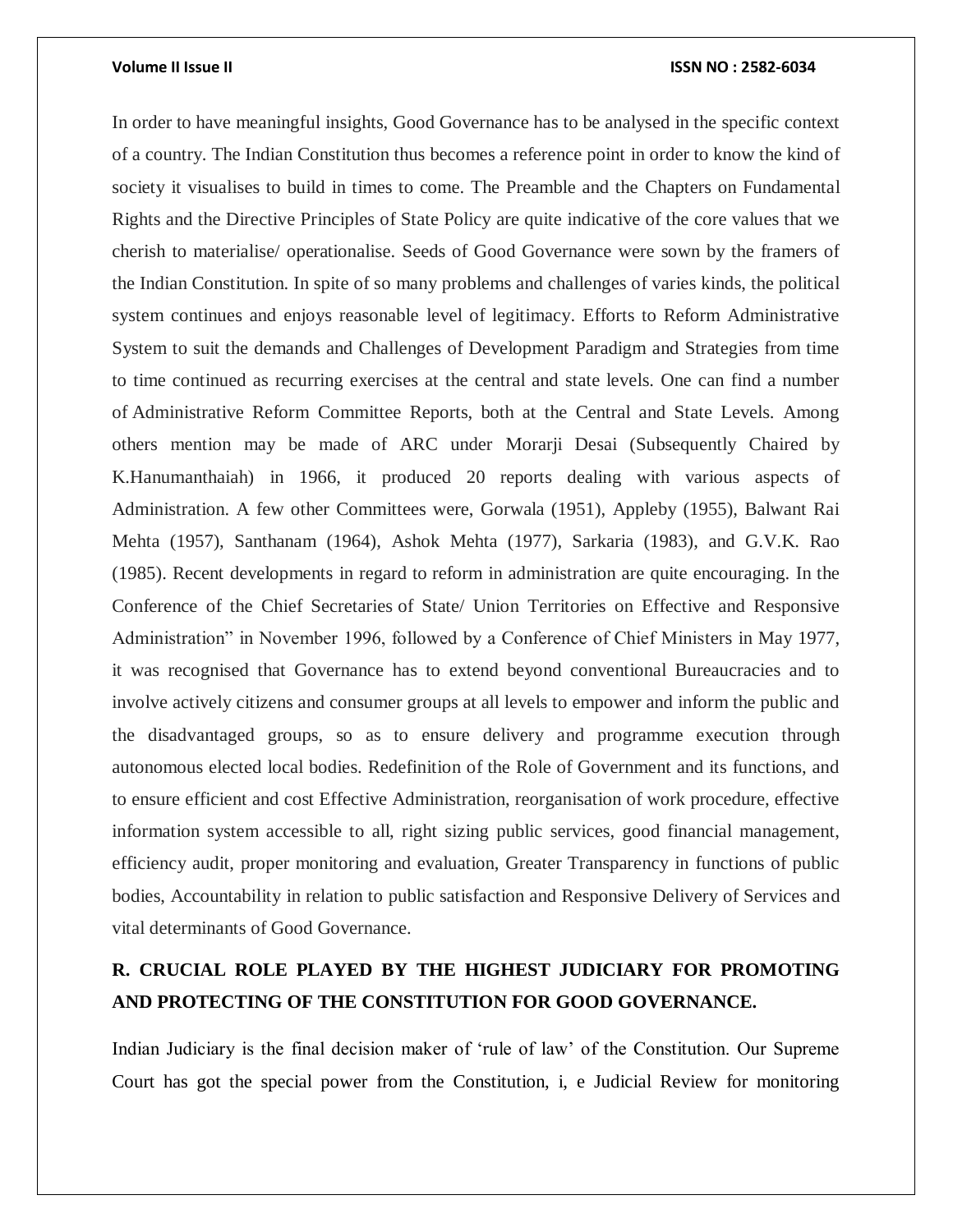governmental actions within the limits of the Constitution. In this respect, Judiciary safeguards rights of the people from arbitrary action of the government for upholding the Good Governance spirit of the Constitution. In this context Indira Gandhi v. Raj Narayan<sup>23</sup>, Hon'ble Supreme Court upholds the Basic Structure which protect the Good Governance of the Constitution. The new role played by the Supreme Court which implies free and fair election as basic features of the Constitution in the sphere of Basic Structure displayed in Keshavananda Bharati's Case<sup>24</sup>. Justice Beg, in his judgement interprets Basic Structure Doctrine in Indira Gandhi Case which shows that Judicial Review is an integral part of Good Governance. Again Justice Beg, in his interpretation he writes "The Ideal King, in Ancient India, was conceived of primarily as a Judge deciding cases or giving orders to meet specific situations in accordance with the Dharma Shastras". The need for Good Governance again in a landmark judgement, In Coelho in 2007<sup>25</sup> Chief Justice Sabharwal has given importance to Amartya Sen's discussion that " the justification for protecting fundamental rights is not on the assumption that they are higher rights, but that protection is the best way to promote a just and tolerant society". It is too said that, natural, moral, historical, utilitarian grounds, the Court justifies the principle of Basic Structure Doctrine by applying the heart and soul of Good Governance which safeguards Fundamental Rights and promoting  $DPSP^{26}$ . By giving importance to Fundamental Rights to promote rule of law, Indian Constitution promote Judiciary to protect these rights by judicial review in evidence of many cases. It is to important to discuss about Article- $21^{27}$ , the court added a reasonableness or non arbitrariness, requirement of article -21 in 1978. The next few years article-21 utilised for eradicate cruelty or, unusual punishment, relax pre –trial bail requirements and restrict under- trial prisoners, violence against custodial prisoners and provide legal aids. The development of article 21 led to a new form of legal new innovation, known as Public Interest Litigation. The Court

\_\_\_\_\_\_\_\_\_\_\_\_\_\_\_\_\_\_\_\_

- 25. I.R. Coelho v. State of Tamil Nadu (AIR 2007 SC 8617)
- 26. Directive principles of state policy

27. No person shall be deprived of his life or personal liberty except according to procedure established by law. relaxed its standing necessity, allowing any public-minded person to petition the Court on behalf

of anyone he or she perceived as being deprived of his or her rights.221 it also loosened its filing

<sup>23.</sup> AIR 1975 SC 2299

<sup>24.</sup> Keshavananda Bharati v, State of Kerala, AIR 1973 SC1461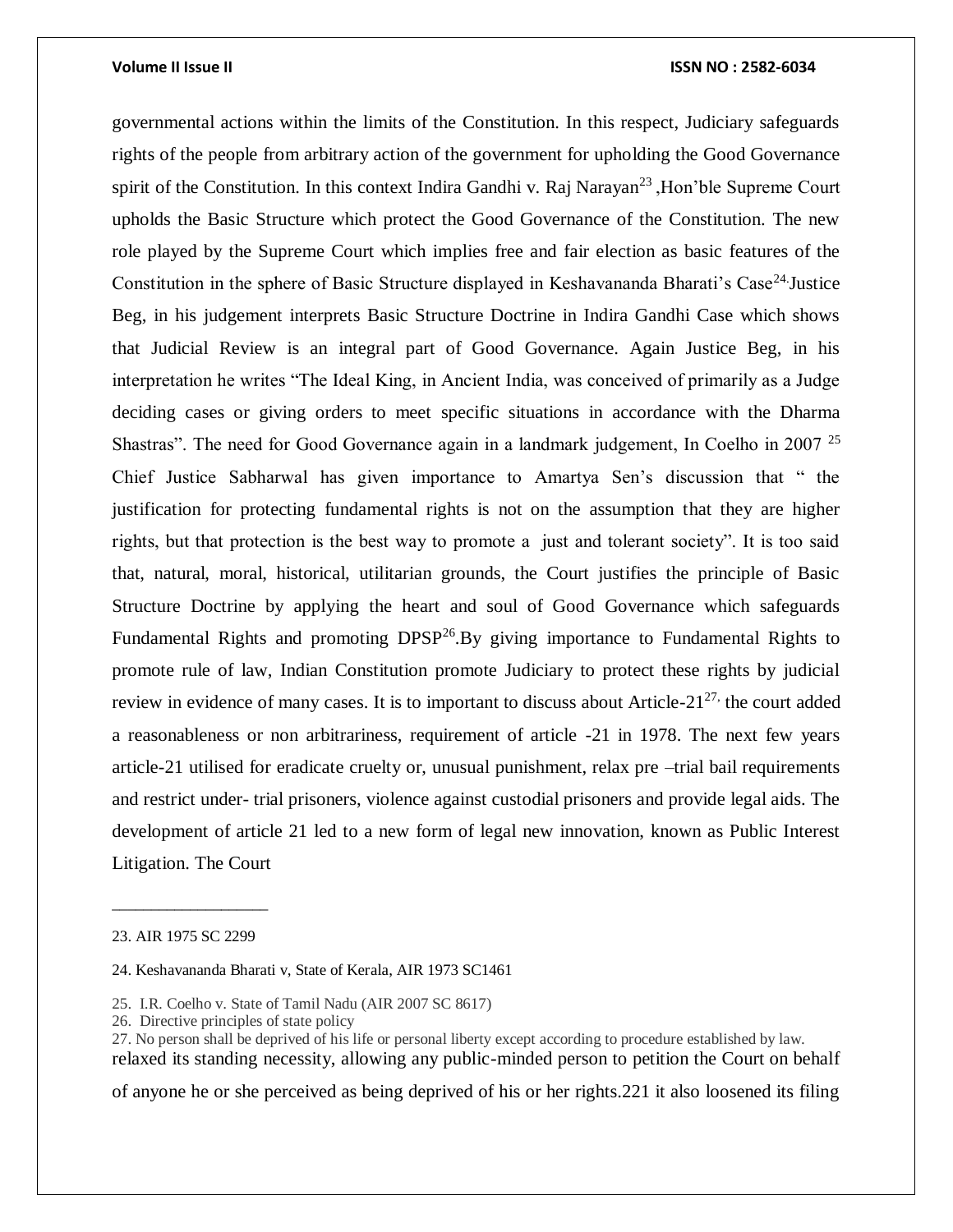needs. when a journalist wrote a letter to the Court in 1982, complaining that certain female were tortured in police custody, the Court treated the letter as a petition and gave directions to ensure protection of these women and other prisoners in similar situations.<sup>28</sup> This action by the Court to intervene on pressing social issues is a bright example of Public Interest Litigation. Further, the Constitution's Directive Principles<sup>29</sup> lay out goals for the Indian state, such as a living wage, primary education for all, and international peace and security etc. The Constitution, though, explicitly made these principles non justiciable<sup>30</sup>. Like the basic structure doctrine, the Court largely justified these interventions on two grounds. First, it interpreted an active role for itself under the Constitution's vision for controlled social and Economic revolution. Second, the Court appealed to principles of civilization or Good Governance that necessitated and explained its interventions. Through the Court's right to life judgement, it took on many details of governance, like ordering more stringent enforcement of traffic regulations or banning smoking in public places. Indeed, the Court took on so many functions that its right to life judgement came to encompass more than just protecting life, but also promoting Good Governance more broadly. This role is highlighted well by **M.C.** Mehta v. Union of India, <sup>31</sup> the Taj Mahal case of 1997. This case brought to the attention of the Supreme Court that coal-fired industries around the Taj Mahal were tarnishing its white marble and polluting the lungs of nearby residents The Court had seemingly found the right to life in an inanimate object. Indeed, this case highlights that what is at stake for the Court in many of its right to life cases is not so much the right to life as Good Governance more generally. Judiciary being a custodian of the Constitution to protect and promote Constitutional spirit and Good Governance.

# **S. CIVIL SERVICE REFORMS AND GOOD GOVERNANCE**

Good Governing and Functioning Civil Service helps to create Good Policymaking Effective Service Delivery Accountability and Responsibility in utilizing public resources which are the characteristics of Good Governance. "Good Governance" is being used as an all-inclusive

\_\_\_\_\_\_\_\_\_\_\_\_\_\_\_\_\_\_\_\_

framework not only for administrative and Civil Service reform but as a link between Civil Service Reform<sup>32</sup> and an all-embracing framework for making policy decisions effective within

<sup>28.</sup> Sheela Barse v. State of Maharashtra, (1983) 2 S.C.R. 337, 342. For another example of a letter being accepted as a petition, see Upendra Baxi v. State of Uttar Pradesh, (1983) 2 S.C.C. 308.

<sup>29.</sup> Under part IV of the Indian constitution Articles from 36 to 51.

<sup>30.</sup> Under article 37

<sup>31. (1996)</sup> Supp. 10 S.C.R. 97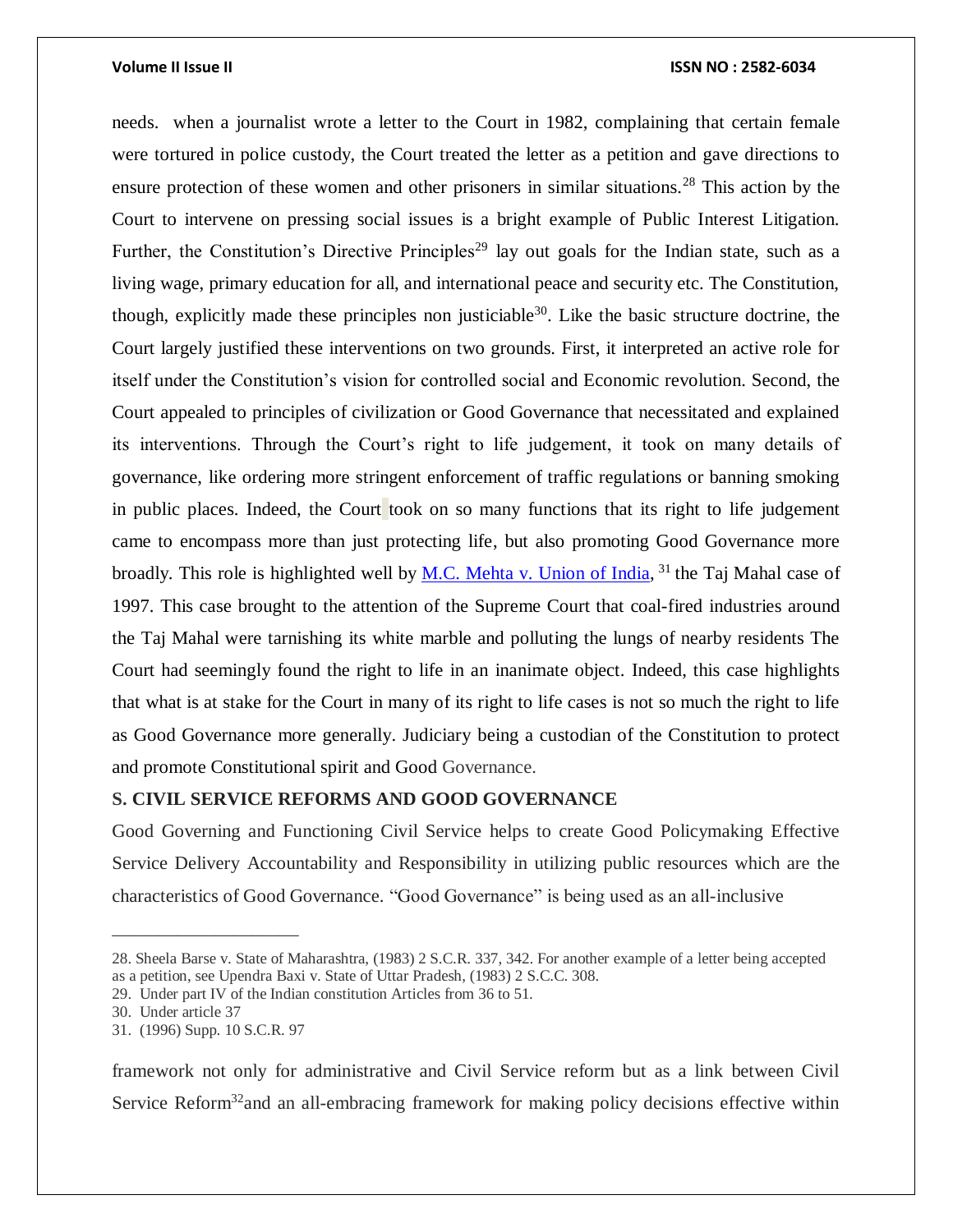viable systems of Accountability and Citizen Participation. Administrative Reform focuses on rationalizing structures and operations of Government Machinery. Governance Reform tends to focus on facilitating the effective functioning of and interactions between the state the market and the Civil Society. It refers to the improvement of Legal Institutional and Policy Frameworks to create proper decision making and Implementation Environments for Economic growth and distribution. It encompasses participatory systems for elements of Civil Society to become actively involved in formulation of policies and programmes and their implementation. It also includes effective and transparent systems and processes for Accountability in Government activities. Civil service reform cannot be seen in isolation and it has to be undertaken along with administrative and Governance Reforms for effective results. Although comprehensive reform that involves Governance the Civil Service Administrative Practices and Civil Society is ideal it requires sustained commitment from political and administrative leaders. It is also too complex to implement all at once. Few countries have undertaken comprehensive Reforms and there are mixed results. The challenge lies in finding linkages among the governance Civil Service and Civil Society components determining which require priority attention. The  $2<sup>nd</sup>$  Administrative Reform Commission's primary mandate is to make suggestive measures for achieving a Proactive Responsive Accountable Sustainable and Efficient Administration for the country at all levels of government. The 2nd Administrative Reform Commission has emphasized on Governance Process that can make administration more citizen oriented. The strategies highlighted in the Report can be conceptualized as demand side strategies and supply side strategies. While the demand side strategies are geared to giving citizens groups a greater Role in Governance. The supply side strategies aim to reorient Government orgizations to make them more efficient effective and participative. The Commission has therefore looked at various Mechanisms for making administration more responsive to citizens. Thus the Concept of Citizen's Charter as a tool for promotion of greater Efficiency and Accountability has been Examined. Further, processes and Mechanisms for Promotion of Citizen's Participation in Administration have been suggested. The Commission has also emphasized Simplification of processes along with decentralisation and delegation to

\_\_\_\_\_\_\_\_\_\_\_\_\_\_\_\_\_\_\_\_\_\_\_\_\_\_\_

<sup>32.</sup> Government of India,` Hota Committee Report on Civil Service Reforms, New Delhi, 2004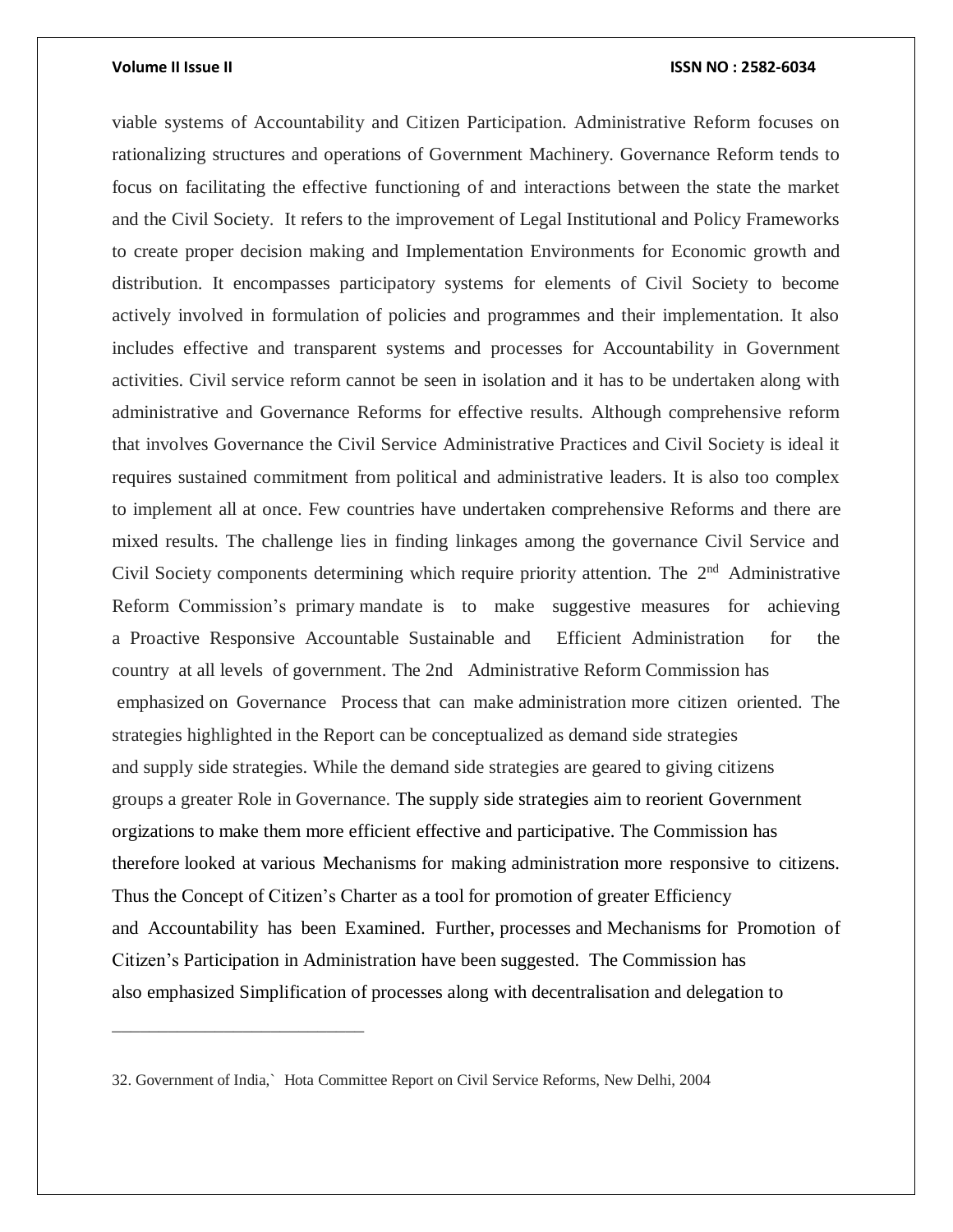make Administration more accessible to citizens. The Commission has in addition suggested various Measures for revamping the Grievances Redressal Mechanisms in various Government Departments. the role of special institutional mechanisms such as the various national and state commissions for protection of vulnerable groups has also been examined and measures suggested for improving their functioning.<sup>33</sup>

# **T. RECENT INITIATIVES FOR GOOD GOVERNANCE IN INDIA**

### **(I) Right to Information**

India is under an International obligation to effectively guarantee citizens the Right to Information <sup>34</sup> marks a significant shift in Indian democracy. It gives greater access of the citizen to the information which in turn improves the responsiveness of the government to community needs. The Right to Information promotes openness, transparency and accountability in administration by making the government more open to public scrutiny which performs Good Governance.

## **(II) E-Governance**

E-governance is a powerful tool of Good Governance<sup>35</sup>. The National e-Governance Plan has the vision to "Make all government services accessible to the common man in his locality, through common service delivery outlets and ensure efficiency, transparency & reliability of such services at affordable costs to realize the basic needs of the common man."<sup>36</sup> It effectively delivers better programming and services in the era of newly emerging information and communication technologies. E-Governance has a direct impact on citizens who derive benefits through direct transactions with the services offered by the government. The Programs launched under e-Governance, Pro-Active [Governance and Timely Implementation](https://www.drishtiias.com/daily-updates/daily-news-analysis/pm-to-chair-pragati-meeting) **(**PRAGATI), Digital India Program, MCA21, It is the prime motto to fulfil the significance of Good Governance.

\_\_\_\_\_\_\_\_\_\_\_\_\_\_\_\_\_\_\_\_\_\_\_\_\_

<sup>33.</sup> The 2nd Administrative Reform Commission Report Chaired by V.Moilly.2007.

<sup>34.</sup> As per Article 19 of the ICCPR.RTI Act, 2005

<sup>35</sup> The Tribune, December, 2005

<sup>36</sup> http://www.upagovt.com//2014/02/10-years-of-progress-upa-milestones.html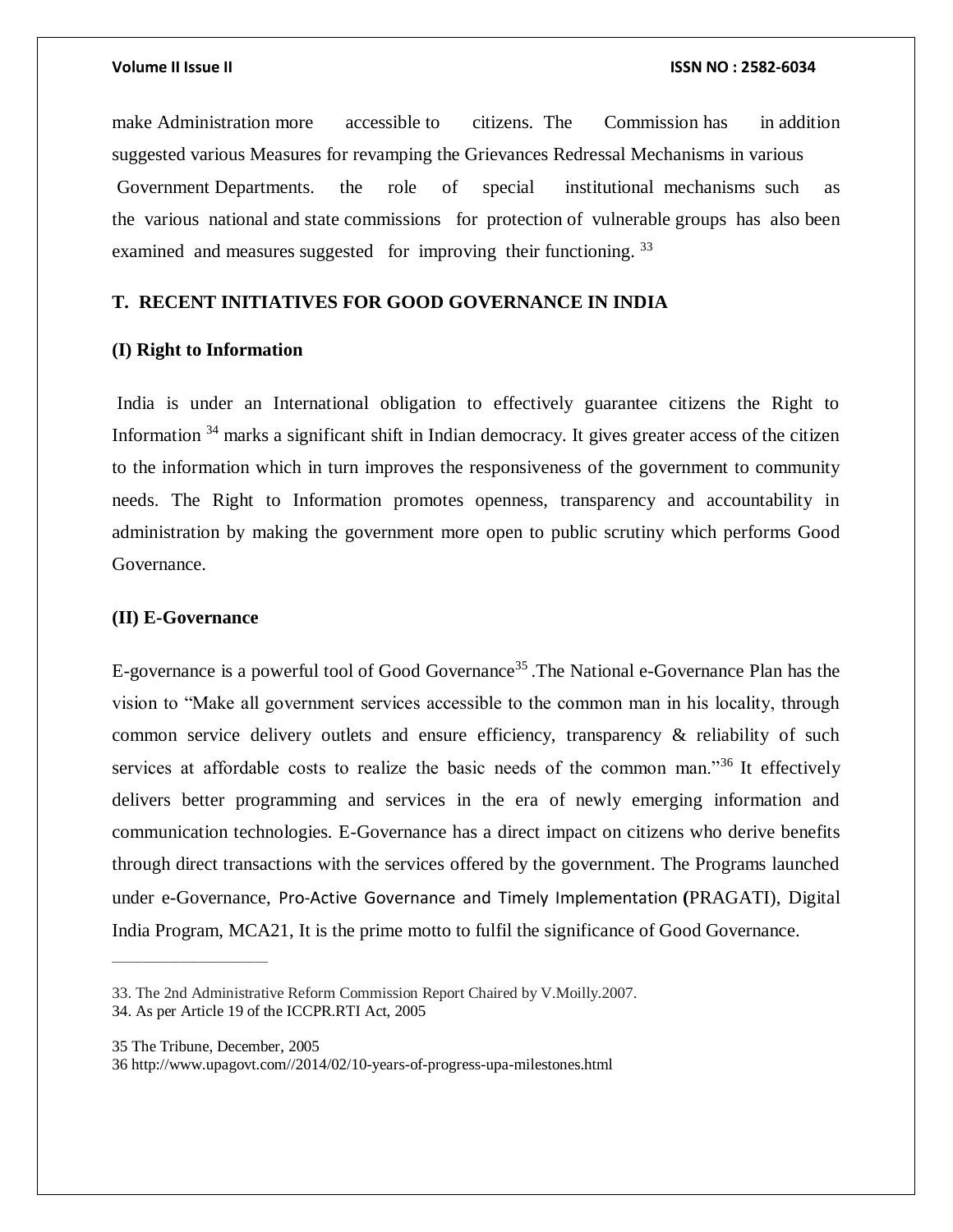# **U. CONCLUSION:**

The effective functioning of governance is the primary concern of every citizen of the country. The citizens are ready to pay the price for Good Services offered by the state, but what is required is a transparent, accountable and intelligible governance system absolutely free from bias and prejudices**.** In our country, consensus has emerged on achieving Goals of Accountability, Citizen- Friendly Government, Transparency, Right to Information and improving performance and integrity of Public Services at Central and State levels. A large number of states, union territories and the Central Government have already taken several steps in this direction. Yet Administrative Reforms towards Good Governance has not become a movement. No amount of Reforms in Politics and Administration will work unless 'human element' is taken care of. After all it is persons who manage institutions / organisations of the government and Civil Society. In a society where corruption has become a cancer, only a drastic surgery is required. But this issue is related to other larger issues like 'transformation of man and transformation of the society', based on moral and ethical foundations. In 2012, The Citizen Charters has been introduced to improve the quality of Public Services. It ensures Good Governance, accountability, transparency and quality of services provided by various Government Organizations. It enables citizens to avail of services with minimum hassle, in reasonable time, and at a minimum cost. Effective implementation of Citizens Charters will go a long way in controlling Corruption. The Government of India has launched an ambitious programmer for formulation and implementation of Citizens Charters in all Government Departments. For the smooth and efficient administration, the Central and State Governments have adopted several methods out of which Citizen Charter is most effective method. This tool or technique make sound functioning and increase efficiency and control the corruption and delay in the administrative process. Every public authority or government department has to publish a Citizen's Charter listing all services rendered by that department along with a Grievance Redressal Mechanism for non-compliance with the Citizen's Charter. To improve the quality of Public Services the concept of Citizen Charters has been introduced to ensure Accountability, Transparency and quality of services provided by various Government Organizations. In enables to citizens to avail services with minimum cost and in reasonable time. Effective implementation of citizen charters will control the corruption. Finally, The Prevention of Corruption (Amendment) Act, 2018, has been introduced with a focus on increasing Transparency and